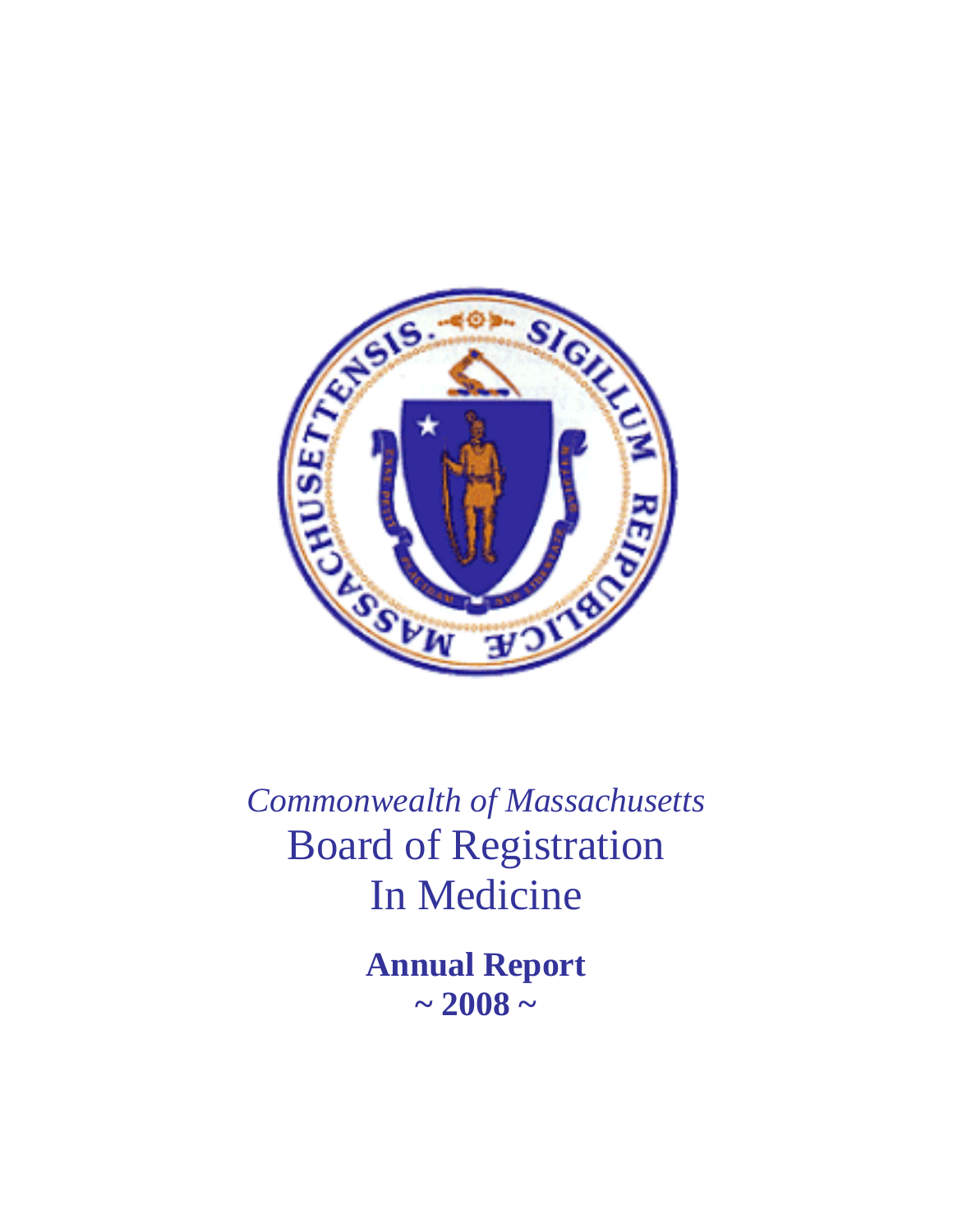

**Timothy P. Murray**  *Lieutenant Governor* 

*Commonwealth of Massachusetts*  **Board of Registration in Medicine 200 Harvard Mill Square, Suite 330 Wakefield, Massachusetts 01880** 

**John B. Herman, MD**  *Chair* 

> **Peter Paige, MD**  *Vice Chair*

**Myechia Minter-Jordan, MD**  *Secretary* 

> **Francisco Trilla, MD**  *Physician Member*

**Honorable Herbert Hodos**  *Public Member* 

His Excellency Deval L. Patrick Governor of the Commonwealth And the Honorable Members of the General Court

Dear Governor Patrick and Members of the General Court:

On behalf of the Board of Registration in Medicine I'm honored to announce the submission and availability of a report summarizing the agency's activities for the calendar year 2008. The full report can be found on the Board's website at [www.massmedboard.org.](http://www.massmedboard.org/)

First the data on our primary mission: we license physicians. For the record, as of January 2009, a total of 31,789 physicians held active full licenses. An additional 4,418 residents and fellows in hospital training programs held limited licenses. Last year 2,345 new full licenses were approved by the Board. That is 395 more new licenses than were granted in 2007 – a 20 % increase. And over half of the new full licensees specialize in primary care, OB/GYN, pediatrics and emergency medicine. The population of physicians in the Commonwealth is strong and growing.

2008 was historic for the Board of Registration in Medicine. In a year characterized by sea changes in our political and economic landscape, the Board has endured and advanced as it underwent its own significant changes in personnel and location. Perhaps never before has the Board been faced with such enormous challenges, a convergence of external circumstance and ambitious internal projects.

Most significant of our challenges was the change in Board leadership. In August, after 10 years of extraordinary endeavor, Executive Director Nancy Achin Audesse entered a well-deserved retirement from state service. During her decade of leading the agency the Board was transformed by her guidance, and the Massachusetts Board attained national prominence. A four-time cancer survivor, Nancy has a deep and personal commitment to patient advocacy, bolstered by skills taught by her family's tradition of public service, and honed by her term as a state senator from Lowell. While state government may have lost its most ardent champion of patient safety and health care quality, her legacy endures at the agency she inspired to adopt a commitment as sincere as her own.

In 2008 Board Chair Martin Crane, M.D., long-time and brilliant collaborator with Nancy during much of the Board's decade of change also departed the Board. A steady hand with the gavel at board meetings, Marty was an able public spokesman, and respected on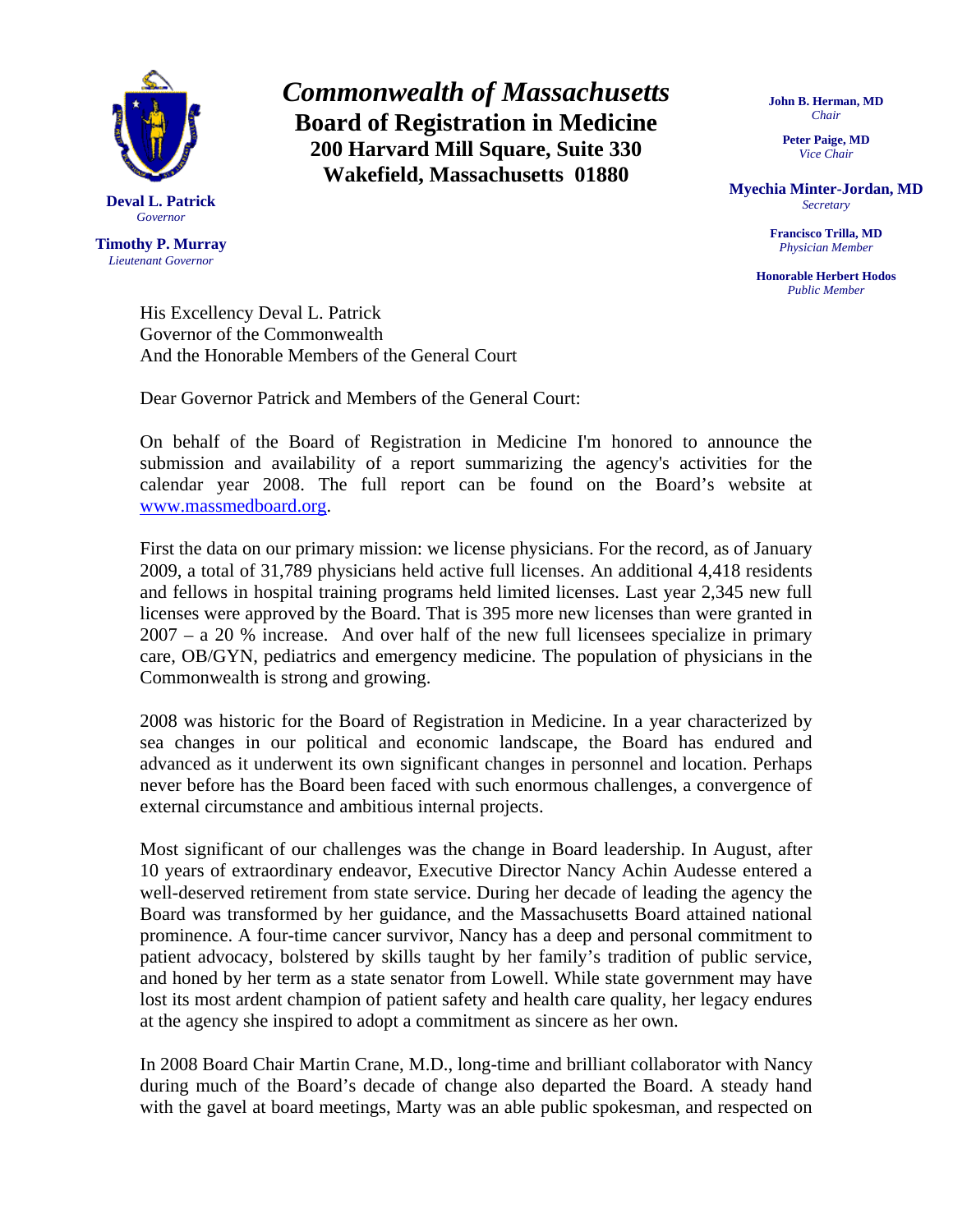Beacon Hill and in conferences with Massachusetts health-care leaders. All the while, Marty maintained an active office practice and was a community leader at home. Marty's vision and leadership in promoting a systems-approach to safety in health care was demonstrated in his role of Chairman of the Board's Patient Care Assessment Committee, the unique "qualifier" for every hospital-based patient safety program in the Commonwealth. His expertise was quickly recognized on the national level, particularly as Massachusetts' delegate to the Federation of State Medical Boards. Marty has ascended the ranks of leadership at the FSMB, and in May of 2009 will become Chair of FSMB Board of Directors. Massachusetts should be proud to have one of our own in this important position and at this crucial time as national attention turns to debate the urgent issue of health care reform.

The Board does more than license and discipline physicians, however. It also is an active participant in policy development. In 2008 the Medical Spa Task Force, created by the Legislature and chaired by the Board's Executive Director, completed work on a final report that recommends a comprehensive licensing and regulatory structure for currently unregulated medical spas. The report included legislation which has been filed in the state Senate, and the Task Force is hopeful the legislation will receive favorable consideration by the Legislature.

The Expert Panel on Credentialing convened by the PCA Division finalized its report in 2008. The Panel created a standardized framework for credentialing hospital-affiliated practitioners. Several hospitals, large and small, acted as beta sights for testing. Some of the data from these sights has been reported back to PCA. This year will see the Panel examine the data and issue a final definitive report, which is expected to serve as a national model for practitioner credentialing by hospitals.

The structure and stability created by the collaboration of our former Executive Director and Board Chair created a solid foundation upon which we have continued to build. With their departure the Board's talented senior staff were called upon to steward the agency in the interim, and they have performed ably and well.

In the heat of the summer the Board headquarters moved, lock, stock, and barrel from our home on Boston's Harrison Avenue to a former mill building in Wakefield. Notwithstanding significant logistical complexities, including tons of office equipment, gargantuan files and complicated IT infrastructure, the move was completed over one weekend, with virtually no interruption in our usual functions. This was truly a sensational achievement.

Around this same time we welcomed the appointment of three new Board members: Judge Herbert Hodos, J.D., public member and physician members Myesha Minter-Jordan, M.D., MBA and Francisco Trilla, M.D. Our new members took to their new assignments with enthusiasm and their contributions have already made a wonderful impact on the Board and its work. Board Vice-Chair Peter Paige, M.D. has accepted Governor Patrick's appointment to a second three-year term, and we are grateful that he will continue to contribute his integrity, hard work and judgment to the Board.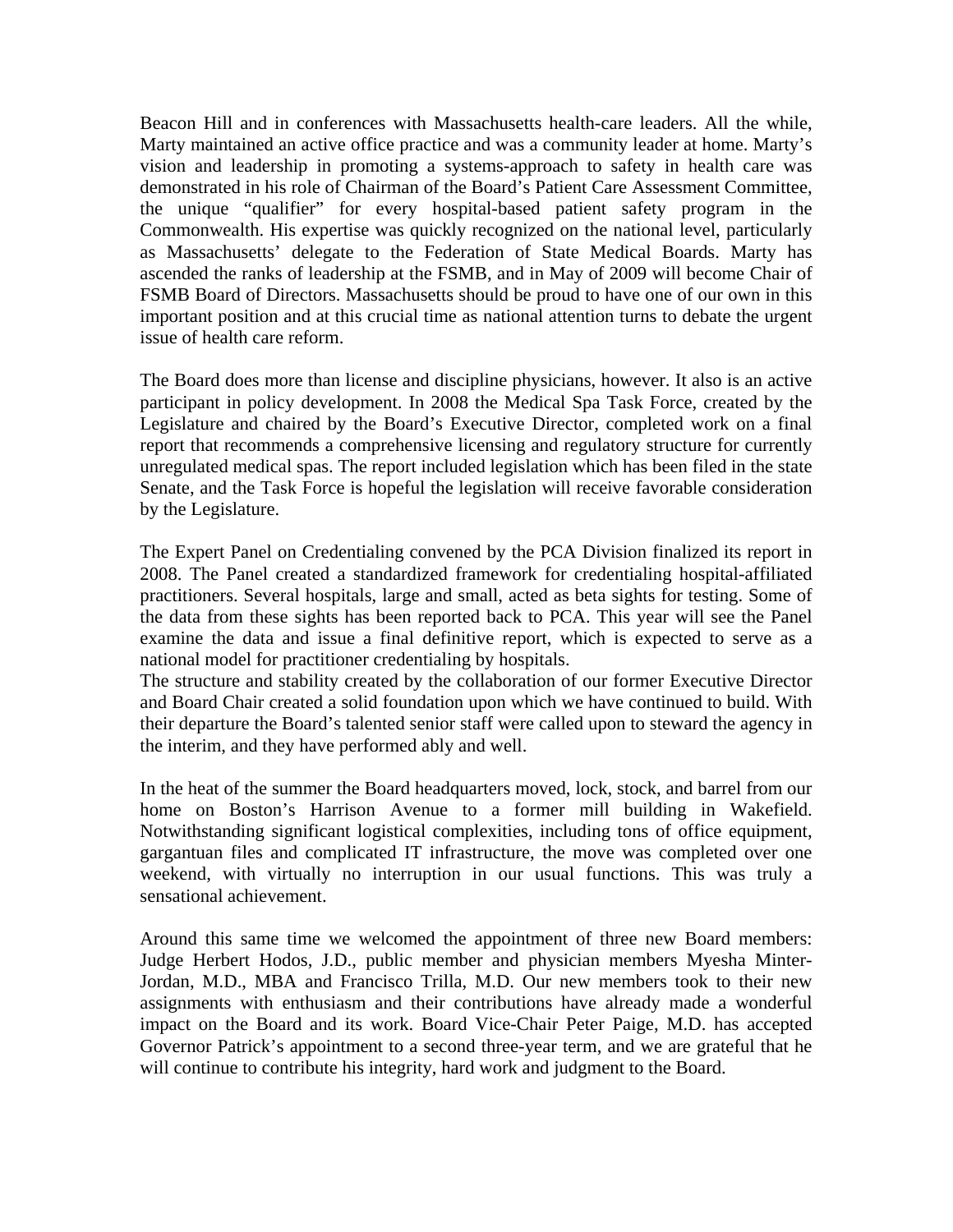I must also include a public acknowledgment for the enormous contributions made by two other Board members who have completed their service: physician members Randy Wertheimer, M.D. and Guy Fish, M.D. Each served the Board for six years and contributed extraordinary service to the Commonwealth. Their attention to the quality of the Board's business can only be described as priceless. Few individuals outside of our Board understand the effort required by its members, week-in and week-out, over the course of many years. A typical twice monthly "board day", requires many hours of preparation reviewing documents, and the meetings themselves often extend well into the evening. The work is gratifying, and the dedication is required. Their wisdom, good humor and steady judgment will be deeply missed.

As Board Chair I have enjoyed regular meetings with Commissioner John Auerbach of the Department of Public Health. His guidance and the cooperation of DPH staff has been sought often and given generously. Conversations and meetings with allied health care officials, representatives from the medical societies, academic health centers, hospitals, health plans, the defense bar, other state agencies, legislative leaders and the Governor's office have been collaborative and fruitful. We all share the same goal.

Our agenda for the coming months is aggressive. After several years of planning we will soon go "live" with online renewal of physician licenses. This project will provide a major convenience to physicians, and create a significant opportunity to electronically gather and analyze demographic and workforce data. The Board will use this data in order to inform policy makers as they work to improve patient safety and access to quality health care in the Commonwealth.

We are in the final stages of the search for a new Executive Director. With the superb help of a professional search firm, an advisory group has been meeting for several months and will soon forward to the Board an impressive group of finalists. The interest in this important position has been enthusiastic and widespread. The Board is expected to make its final decision in the early spring of 2009.

Finally, on a very personal note, I would like to acknowledge my friends, the Board's wonderful senior administrative leadership. Each of them works selflessly on behalf of the Commonwealth. My thanks to Sue Carson, Russell Aims, Barbara Piselli, Rose Foss, Stan Riley, M.D. and, especially, General Counsel Brenda Beaton who, with great energy and aptitude, has gracefully performed the role of Acting Executive Director.

Sincerely

John B. Herman

 John B. Herman, M.D. **Chair**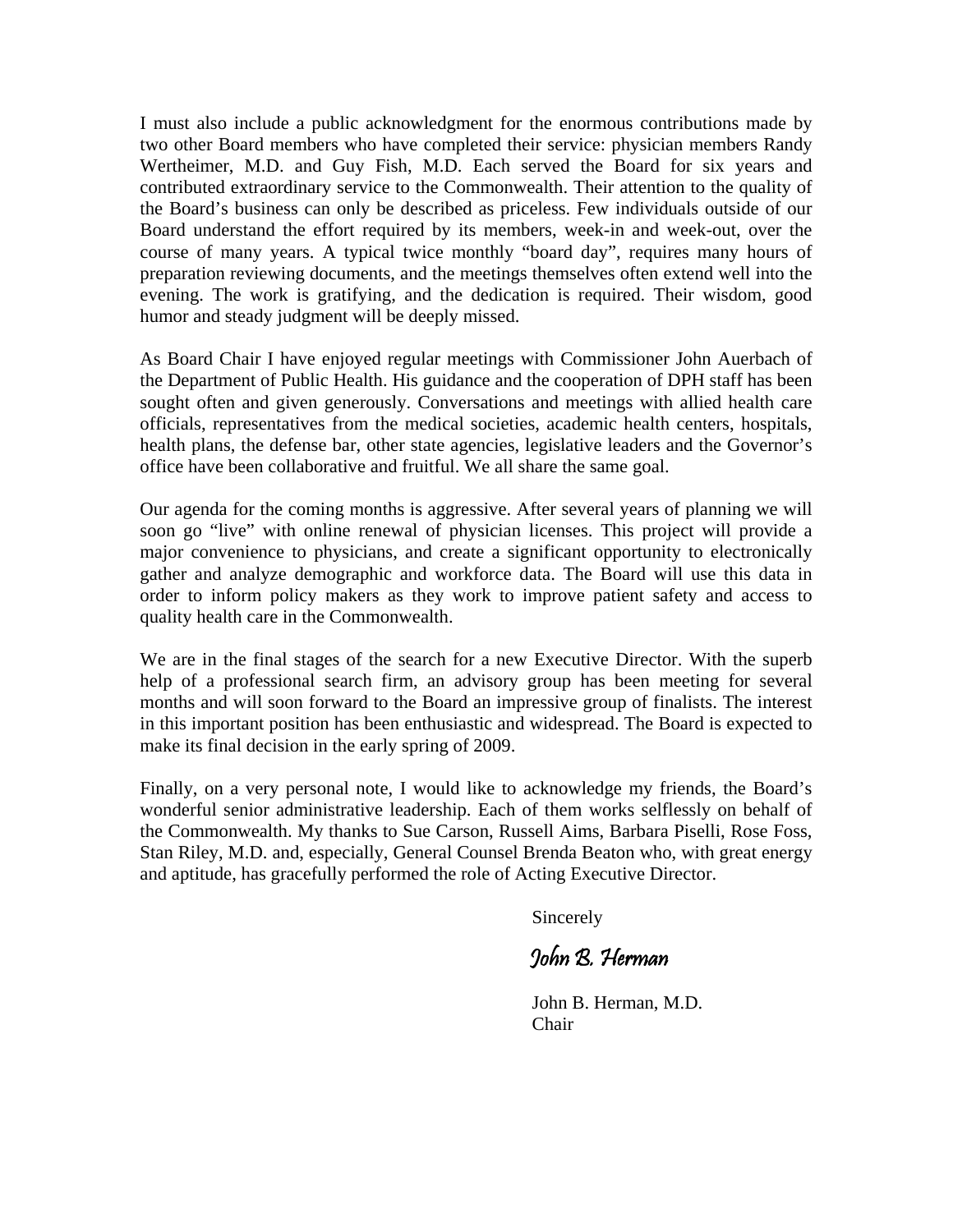# **Board of Registration in Medicine 2008 Annual Report**

## **Topic Page 2018 Mission of the Board 1 1 Members of the Board 2 2 Structure of the Board 3**  3 **Licensing Division Report 7 7 Committee on Acupuncture** 2 **14 Enforcement Division Report**  *Consumer Protection Unit Clinical Care Unit Disciplinary Unit* **17 17 17 18 Division of Law And Policy Report**  *Data Repository Unit Physician Health And Compliance Unit*  **Patient Care Assessment Unit 21 22 25 27 Operations Division Report 33**

### **Table of Contents**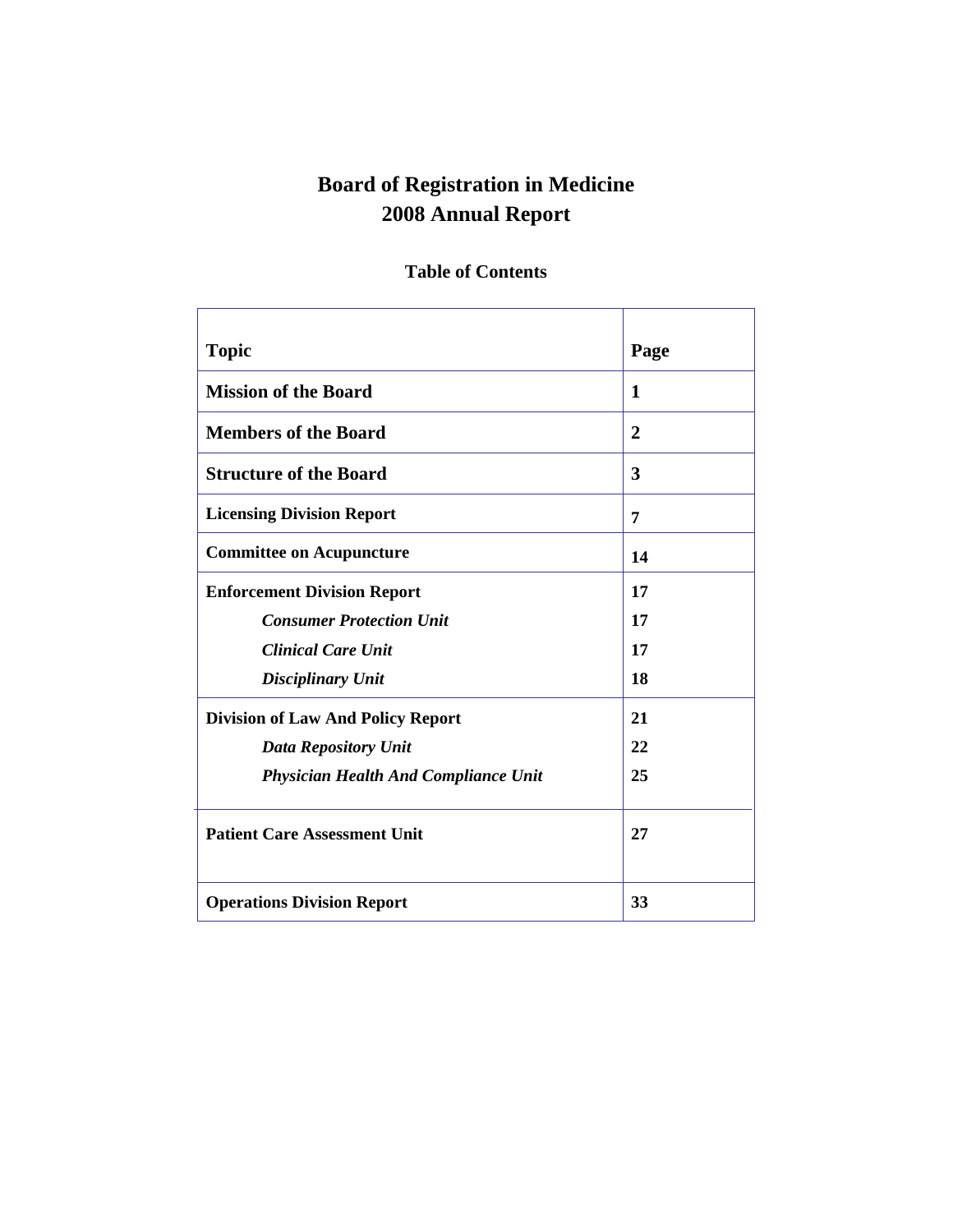# *Commonwealth of Massachusetts*  Board of Registration in Medicine

Annual Report

2008

### **Mission Statement**

The Board of Registration in Medicine's mission is to ensure that only qualified physicians are licensed to practice in the Commonwealth of Massachusetts and that those physicians and health care institutions in which they practice provide to their patients a high standard of care, and support an environment that maximizes the high quality of health care in Massachusetts.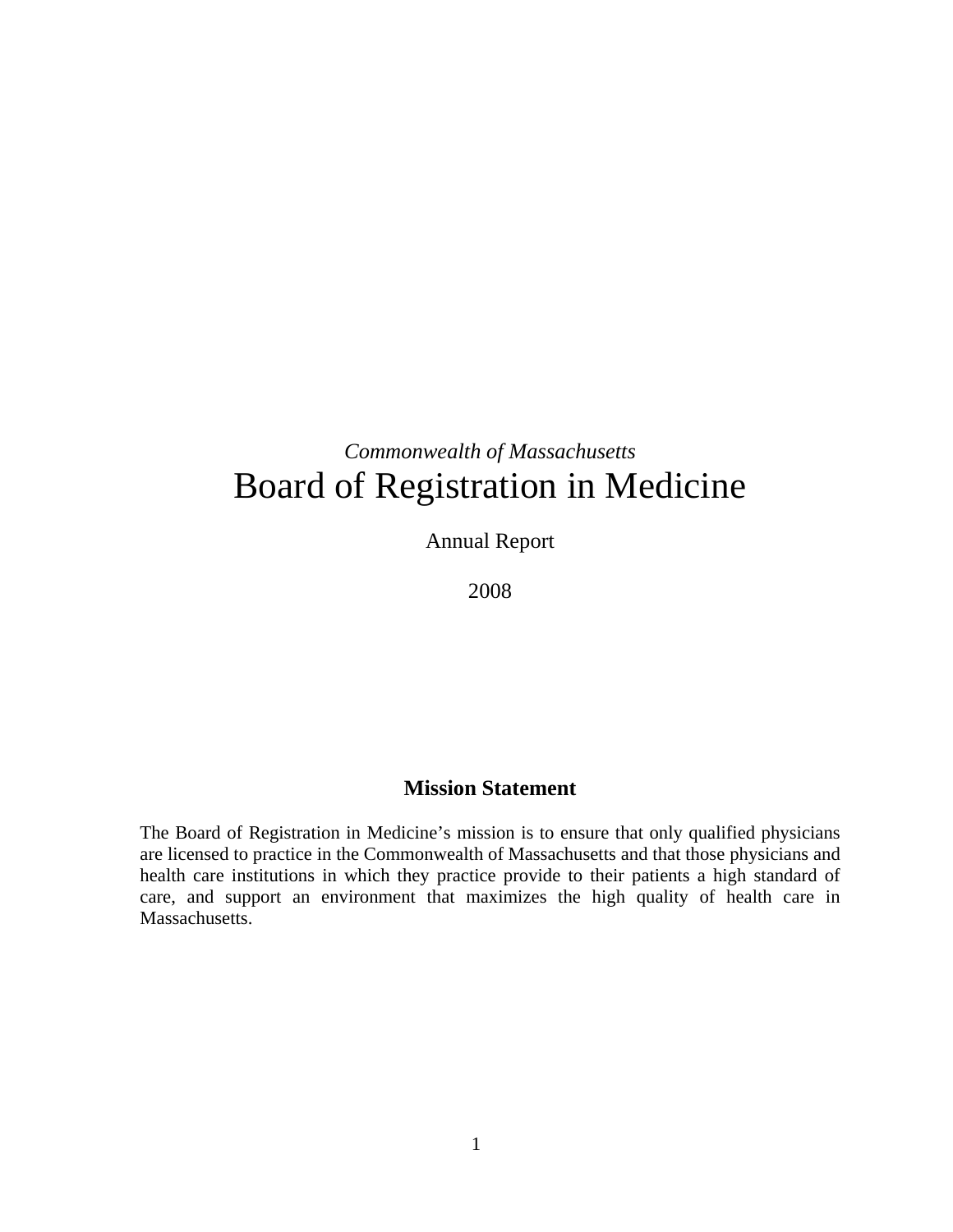### **MEMBERS OF THE BOARD**

#### **John B. Herman, M.D., Chair of the Board, Physician Member**

Dr. Herman is Director of Clinical Services in the Department of Psychiatry at MGH, and joined the Board in 2002. He is also Medical Director for Partners HealthCare Employee Assistance Program. Dr. Herman is Board-certified in psychiatry and neurology, and is a Distinguished Fellow of the American Psychiatric Association. A graduate of the University of Wisconsin Medical School, Dr. Herman served his medical internship at Brown University Medical School and his residency in psychiatry at MGH. He has been on staff at the MGH Psychopharmacology and Addiction Clinics since 1984, where he directed the department's continuing education program and was Director of Psychiatry Residency Training. He is co-editor of the MGH Guide to Psychiatry in Primary Care and MGH Psychiatry Update and Board Preparation. Dr. Herman is past president of the American Association of Directors of Psychiatry Residence Training. He serves as Chair of the Board's Patient Care Assessment and Licensing Committees.

#### **Peter Glenn Paige, M.D., Vice Chair, Physician Member**

Dr. Paige was appointed to the Board in 2006. He is a Board-certified Emergency Medicine Physician, and a graduate of SUNY Health Science Center Medical School in Syracuse, NY. Dr. Paige completed his residency at the University of Massachusetts Medical Center in Worcester. He is Vice-Chair of the Department of Emergency Medicine and Clinical Associate Professor at UMass Memorial Medical Center. He is very active in the community and was named Volunteer of the Year by the American Heart Association, Northeast Affiliate, for his hard work as Chairman of the Worcester Heart Ball. Dr. Paige is also Chairman of the Children's Injury Prevention and Pediatric Trauma fundraiser. He serves as Chair of the Complaint Committee.

#### **Myechia Minter-Jordan M.D., MBA, Physician Member**

Dr. Minter-Jordan currently serves as Chief Medical Officer of the Dimock Community Health Care Center, one of the largest health care centers in the city of Boston. Prior to this, she served as Director of Medical Consultation Services at Johns Hopkins Bayview Medical Center in Baltimore, Maryland. Dr. Jordan completed her medical school education and undergraduate studies at Brown University. She completed her residency in internal medicine at the Sinai Hospital/Johns Hopkins Program in Internal Medicine. In addition, Dr Jordan has completed a Masters of Business with a focus on the Business of Medicine at Johns Hopkins Carey Business School. Dr. Jordan is board certified in internal medicine. She joined the Board in 2008.

#### **Honorable Herbert H. Hodos, Public Member**

Judge Hodos graduated from Yale University in 1960 and from Boston College Law School in 1963. He practiced law in general practice in Springfield from 1964 to 1966 with the law firm of Robinson and Dibble and from 1966 to 1993 in Greenfield as a partner of the law firm of Levy, Winer. Judge Hodos was appointed to the Massachusetts Trial Court as a judge of the Greenfield District Court in 1993, and served as its first justice from 1995 until his retirement from the bench in 2008. Judge Hodos was appointed to the Board in 2008. He was presented with the judicial excellence award for the District Court by the Massachusetts Judges Conference in 2008. He has been involved in numerous civic, charitable and professional positions locally as well as statewide throughout his career.

#### **Francisco Trilla, M.D., Physician Member**

Dr. Trilla was appointed to the Board in 2008. He is a 1980 graduate of Harvard Medical School, trained at Bellevue Hospital in New York City, and served in the National Health Service Corps. Currently he is on staff at Beth Israel Deaconess Medical Center, is Medical Director of Atreva Healthcare in Jamaica Plain, and is MinuteClinic's North East Regional Medical Director. He is an Assistant Clinical Professor at Harvard Medical School, is Board Certified in Emergency Medicine and Internal Medicine, and has published on the topic of Physician and Nurse Practitioner collaboration. In 2006, he was recognized by the Boston VNA as a "Home Healthcare Hero" in recognition of his years in community healthcare.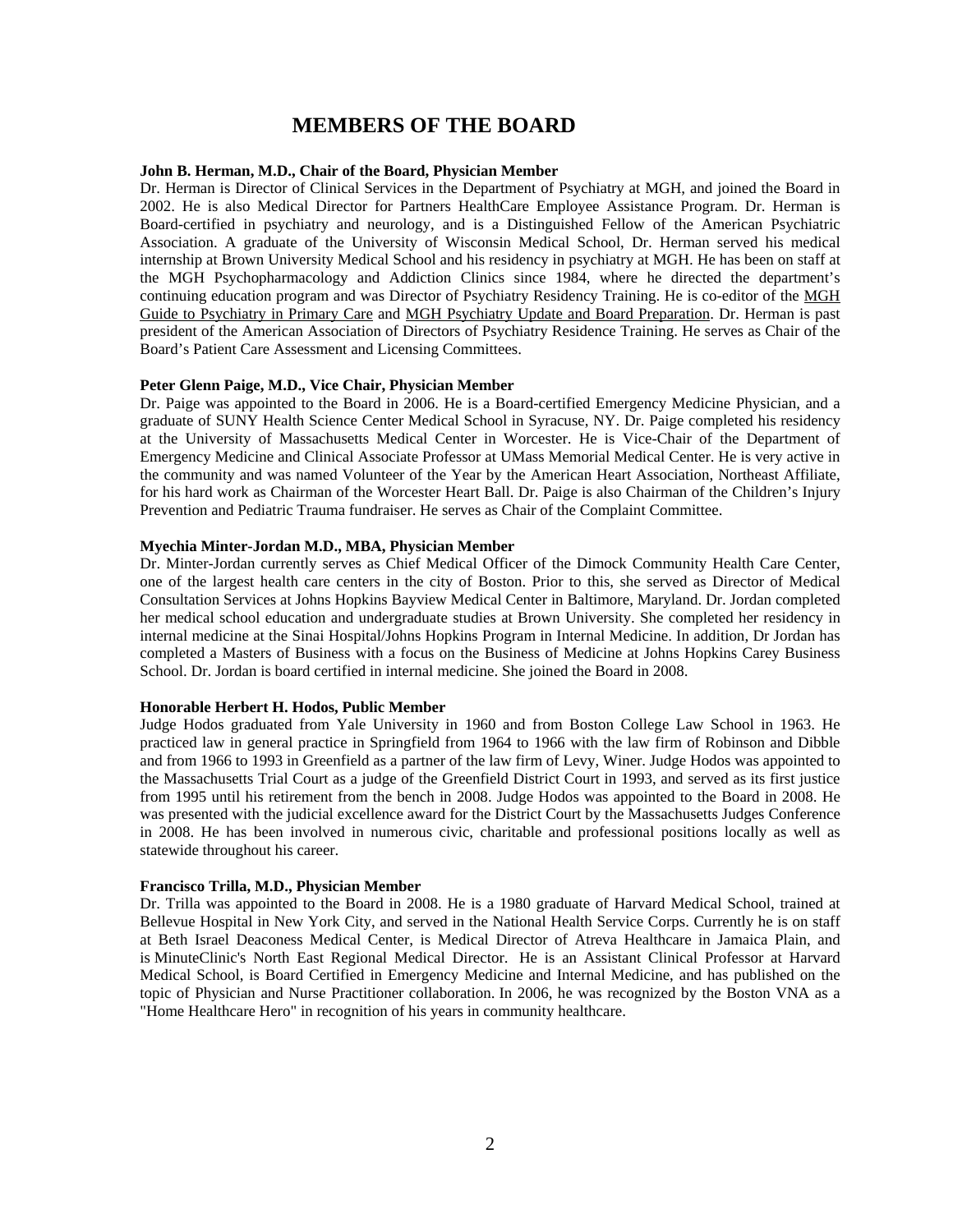### **STRUCTURE OF THE BOARD OF REGISTRATION IN MEDICINE**

The Board consists of seven members who are appointed by the Governor to three-year terms. There are two public members and five physician members. A member may serve only two consecutive terms. Members sometimes serve beyond the end of their terms before a replacement is appointed. Each member also serves on one or more of the Board's committees.

#### **COMMITTEES OF THE BOARD**

#### *Complaint Committee*

The Complaint Committee is comprised of two Board members who meet on a monthly basis to review the evidence gathered by the Enforcement Division during investigations. Depending on the nature of the case, the Complaint Committee determines whether disciplinary action is appropriate and makes recommendations to the full Board. The Complaint Committee also closes investigations when evidence gathered is insufficient to support disciplinary action. In closing investigations, the Complaint Committee may issue letters of advice, concern, or warning and/or conduct conferences with physicians to discuss issues uncovered during the investigation.

#### *Data Repository Committee*

The Data Repository Committee reviews reports about physicians that are received from sources mandated by statute to file such reports. Sources of these reports include malpractice payments, hospital disciplinary reports, and reports filed by other health care providers. Although sometimes similar in content to allegations filed by patients, Data Repository reports are subject to different legal standards regarding confidentiality and disclosure than are patient complaints. The Data Repository Committee refers cases to the Enforcement Unit for further investigation as needed.

#### *Licensing Committee*

The Licensing Committee reviews applications for medical licenses and requests for waivers from certain Board procedures, with candidates for licensure being presented to the full Board. The two main categories of licensure are full licensure and limited licensure. Limited licenses are issued to all physicians in training, such as those enrolled in residency programs.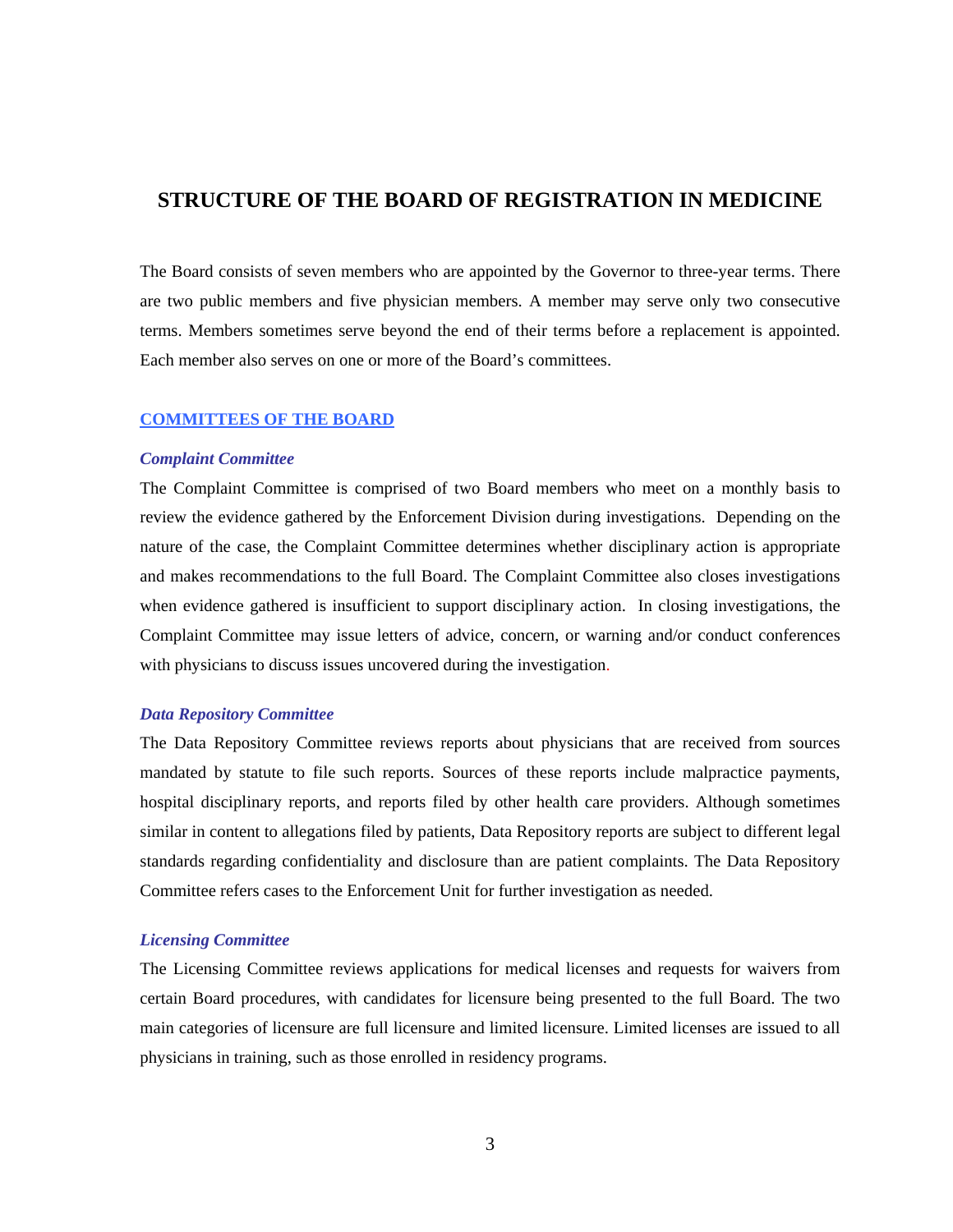#### *Patient Care Assessment Committee*

Members of the Patient Care Assessment (PCA) Committee work with hospitals and other health care institutions to improve quality assurance programs by reviewing Annual, Semi-Annual and Major Incident Reports. These reports describe adverse outcomes, full medical reviews of the incidents, and the corrective action plans implemented by the institutions. The plans are part of the Committee's commitment to preventing patient harm through the strengthening of medical quality assurance programs in all institutions. The work of the PCA Committee has become a national model for the analysis of systems to enhance health care quality.

#### *Committee on Acupuncture*

The Board of Registration in Medicine also has jurisdiction over the licensing and disciplining of acupuncturists through its Committee on Acupuncture. The members of the Committee include four licensed acupuncturists, one public member and one Board member designated by the chairman of the Board of Registration in Medicine.

#### FUNCTIONS AND DIVISIONS OF THE AGENCY

The Executive Director of the agency reports to the Board and is responsible for hiring and supervising the staff of legal, medical and other professionals who perform research and make recommendations to the members of the Board on issues of licensure, discipline and policy. In addition, the Executive Director is responsible for all management functions, budget and contract issues, and public information activities of the Agency. The Executive Director oversees senior staff members who, in turn, manage the various areas of the Agency.

#### *Licensing Division*

The Licensing Staff, under the direction of the Director of Licensing, performs the initial review of all applications for medical licensure to ensure that only competent and fully trained physicians are licensed in Massachusetts. The staff also works with applicants to explain the requirements for examinations and training that must be met before a license will be issued.

#### *Enforcement Division*

The Enforcement Division is mandated by statute to investigate complaints involving physicians and acupuncturists, and to litigate disciplinary actions. The Enforcement Division operates under the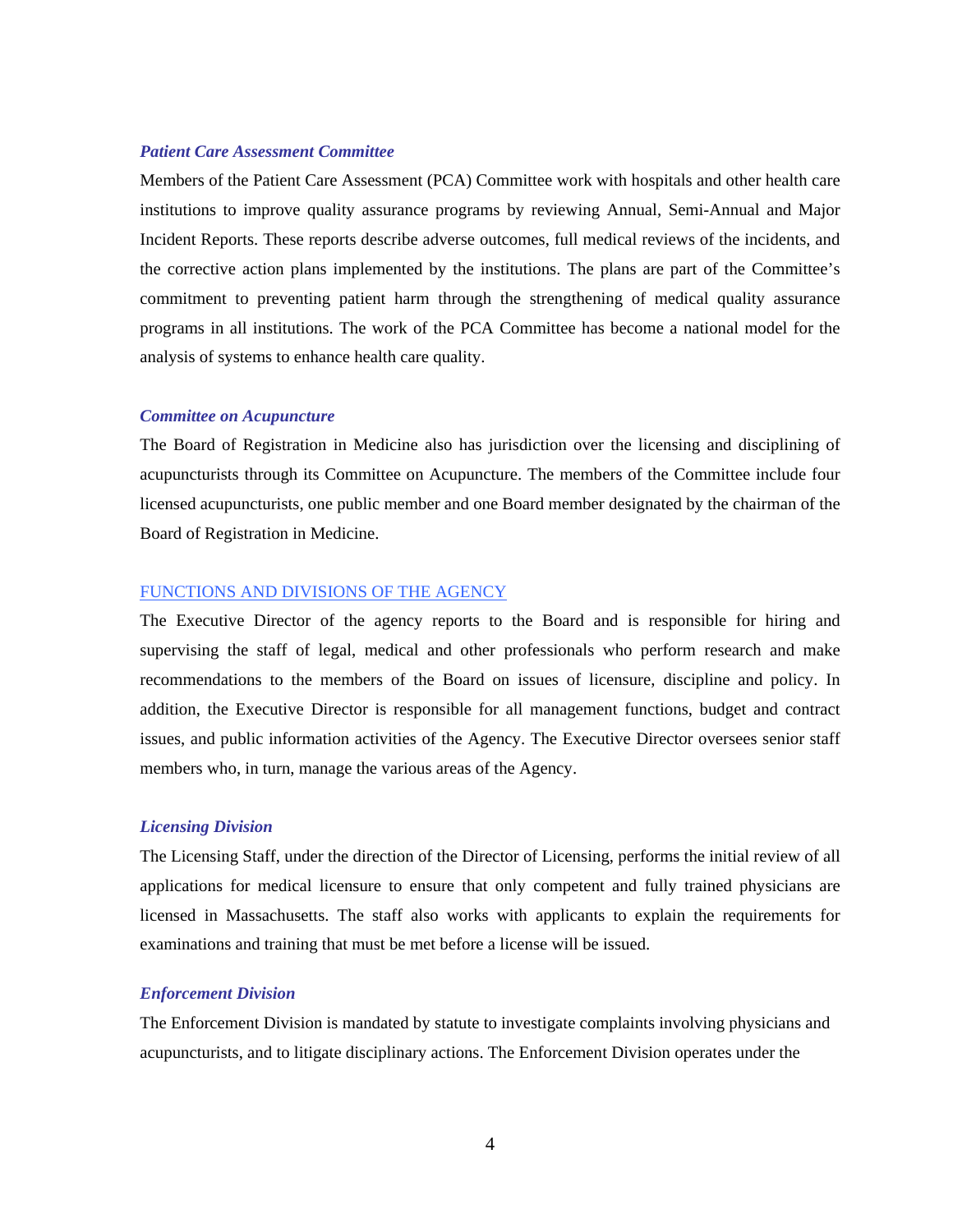supervision of the Director of Enforcement and is comprised of three units: the Consumer Protection Unit, the Clinical Care Unit and the Disciplinary Unit.

#### *Division of Law & Policy*

The Division of Law & Policy operates under the supervision of the Board's General Counsel. Division Board Counsel act as legal counsel to the Board during adjudicatory matters and advise the Board and staff on relevant statutes, regulations and cases. Additional counsel within the Division work with the Licensing Division, in the Data Repository Unit and in the Physician Health & Compliance Unit.

#### *Patient Care Assessment Division*

The PCA Division is responsible for receiving and evaluating reports from the Commonwealth's hospitals that detail their patient safety programs, and report Major Incidents, defined as any unexpected adverse patient outcomes. Supervised by the Director of PCA, Division works with hospitals to assure that hospital patient safety programs are effective and comprehensive, that hospitals conduct full and competent medical reviews of patient safety incidents, and that hospitals are fully in compliance with reporting and remediation requirements regarding Major Incidents.

#### *Information Technology Division*

The Board is a leader in applying information technology to its functions, and the Information Technology Division is responsible for maintaining the Board's sizeable technology infrastructure, developing and introducing new applications and keeping the Board at the cutting edge of technological innovation. The Division services the entire agency and identifies and fills individual staff needs, responds to emergencies and ensures the continuity of the Board's electronic records by securing them at offsite backup locations, both within Massachusetts and in another state. The Board's IT Division Director works with the Commonwealth's Information Technology Division to keep the Board's systems in compliance with Commonwealth standards, and to take advantage of IT opportunities in the broader state government.

#### *Operations Division*

The Operations Division is supervised by the Director of Operations, and is responsible for human resources, procurement, expenditure tracking and facilities. It also manages both the Call Center and the Document Imaging Unit. Since the launch of the Physicians Profiles project in 1996, Massachusetts residents have found the information they need to make informed health care decisions, using this first in the nation program. In addition to online access to the Physician Profiles,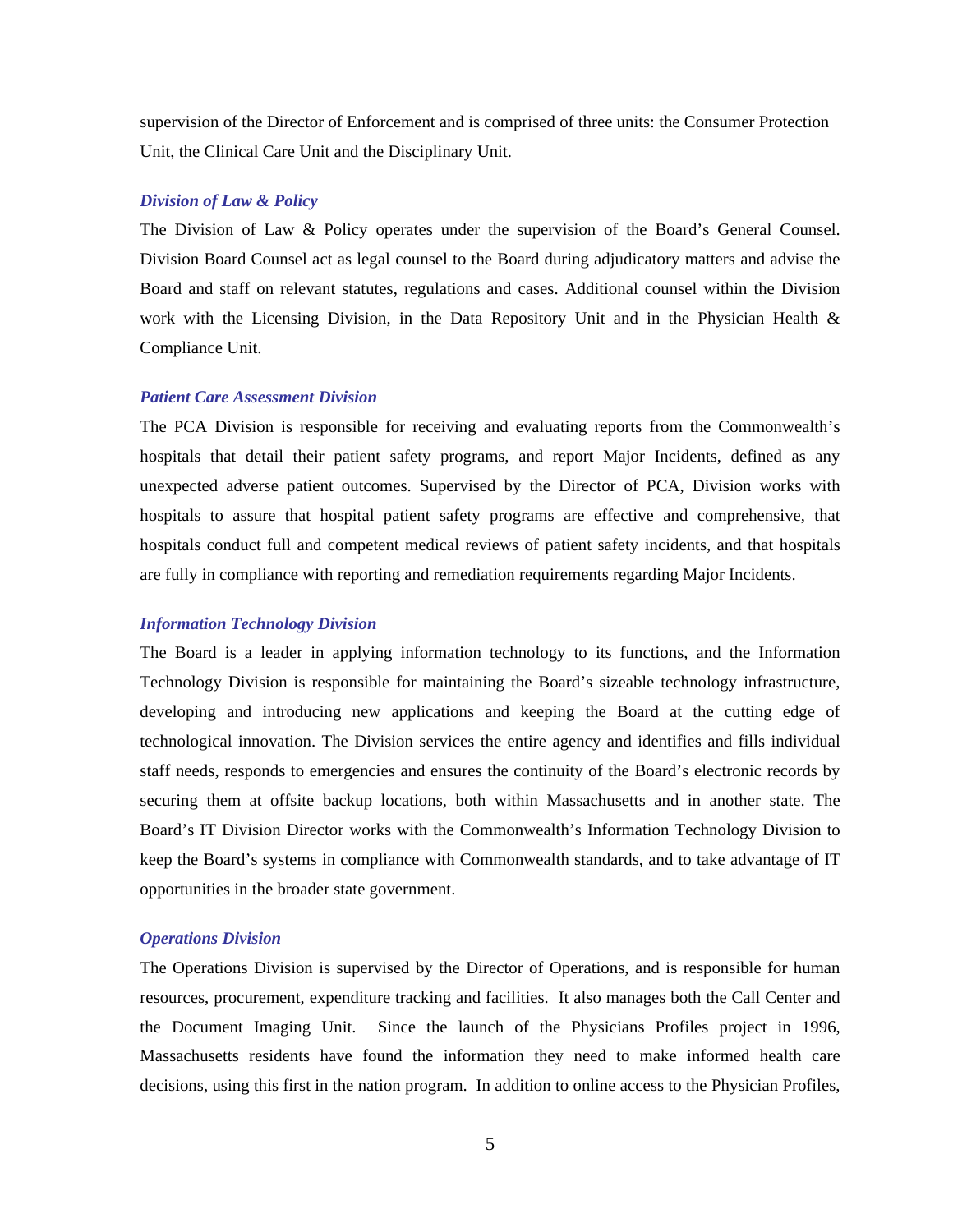the Board assists consumers who do not have Internet access through a fully staffed Call Center. Staff in the Call Center answer questions about Board policies, assist callers with obtaining complaint forms or other documents and provide copies of requested Profiles documents to callers. The Document Imaging Unit scans agency documents into an electronic database. This system has allowed the agency to standardize and automate its processes for storing and retrieving documents.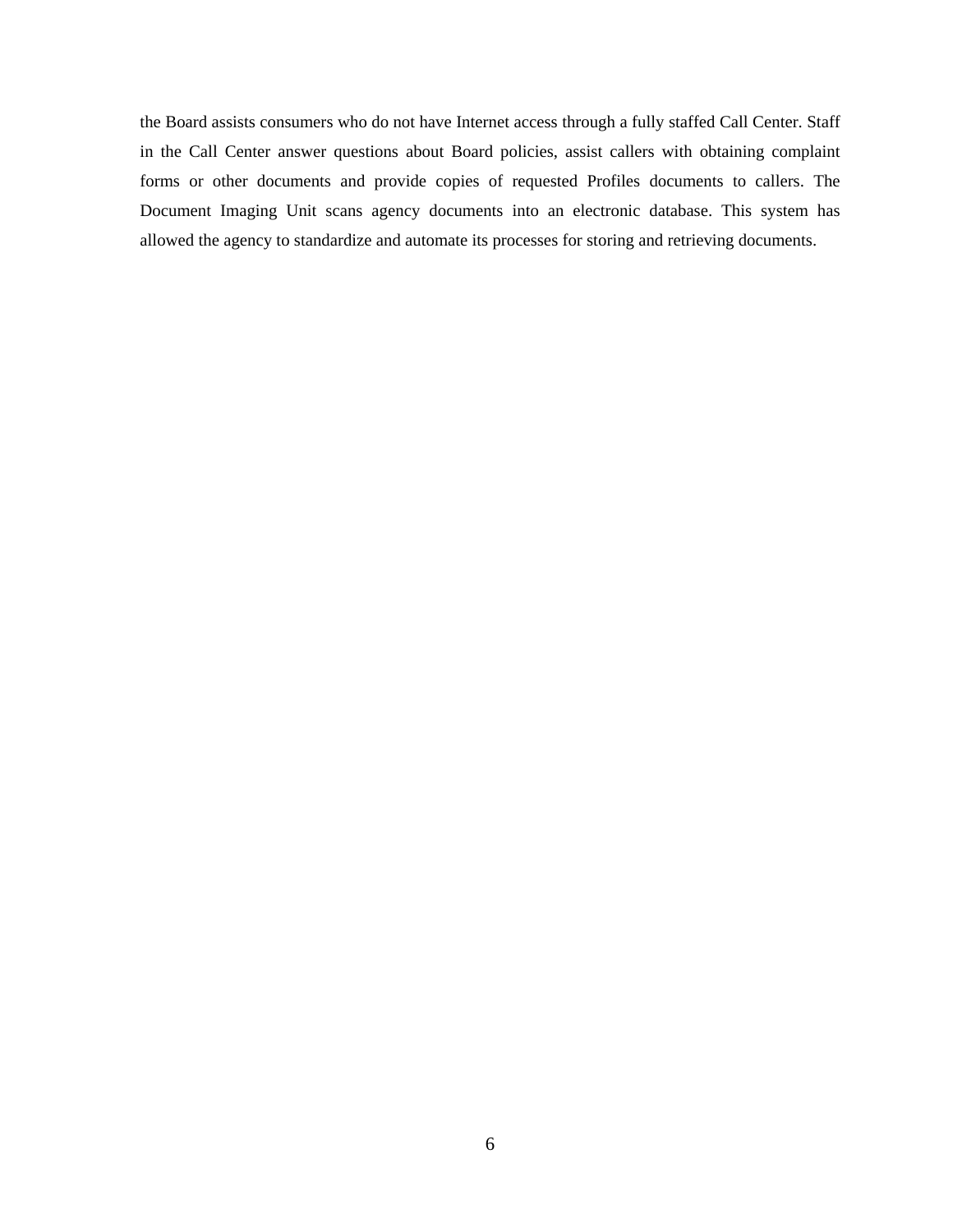### **LICENSING DIVISION REPORT**

*Rose M. Foss, Director of Physician and Acupuncture Licensing* 

The Licensing Division is the point of entry for physicians applying for a license to practice medicine in the Commonwealth and has an important role in protecting the public as the "gatekeepers" of medical licensure. The Division conducts an in-depth review of a physician's credentials, to validate the applicant's education, training, experience and competency. Once complete, the application is reviewed and forwarded to the Board for issuance of a license to practice medicine in the Commonwealth.

There are three types of licenses: full license, limited license and temporary license. A full license

allows a physician to practice medicine independently. A limited license is issued to a physician who is participating in an approved residency or fellowship program under supervision in a teaching hospital. Massachusetts's teaching hospitals have earned a reputation for having the most highly respected training programs in the world. The Licensing Committee and staff work closely with all Massachusetts teaching hospitals to facilitate the licensure of their trainees. The Board also issues temporary licenses to eminent physicians who previously held a faculty appointment in another country or territory, and who are granted a faculty appointment at a medical school in the Commonwealth. Temporary licenses are also granted to physicians for providing "locum tenens" services or for participating in a continuing medical education program in the Commonwealth.

| <b>Physician Demographics</b>         |                                                                        |  |  |  |  |
|---------------------------------------|------------------------------------------------------------------------|--|--|--|--|
|                                       | Total Licensed 31,789 (100%)                                           |  |  |  |  |
|                                       | Men <b>20,795 (65%)</b><br>Women 10,994 (35%)                          |  |  |  |  |
| Age Groups                            |                                                                        |  |  |  |  |
| <40<br>40-49<br>50-59<br>60-69<br>>69 | 8,610 (27%)<br>8,620 (27%)<br>8,001 (25%)<br>4,624 (15%)<br>1,934 (6%) |  |  |  |  |
| <b>Board Certified</b>                |                                                                        |  |  |  |  |
| Yes<br>No                             | 26,585 (84%)<br>5,204 (16%)                                            |  |  |  |  |
| As of January 2009                    |                                                                        |  |  |  |  |

Full licenses are renewed every two years on the physician's date of birth, and limited licenses are renewed at the end of each academic year. Before an application for a full, limited or temporary license is forwarded to the Board for approval, the Licensing Division conducts an extensive review of the applicant's credentials. The Licensing Division collects documentation from primary sources that include verification of medical school training, licensing examination scores, postgraduate training, evidence of professional experience and profiles from the Federation of State Medical Boards, National Practitioner Databank and the American Medical Association. In addition to processing license applications, the Licensing Division also provides information and verification regarding a physician's license for state licensing boards, and credentialing for privileges at healthcare facilities, managed care plans and consumers.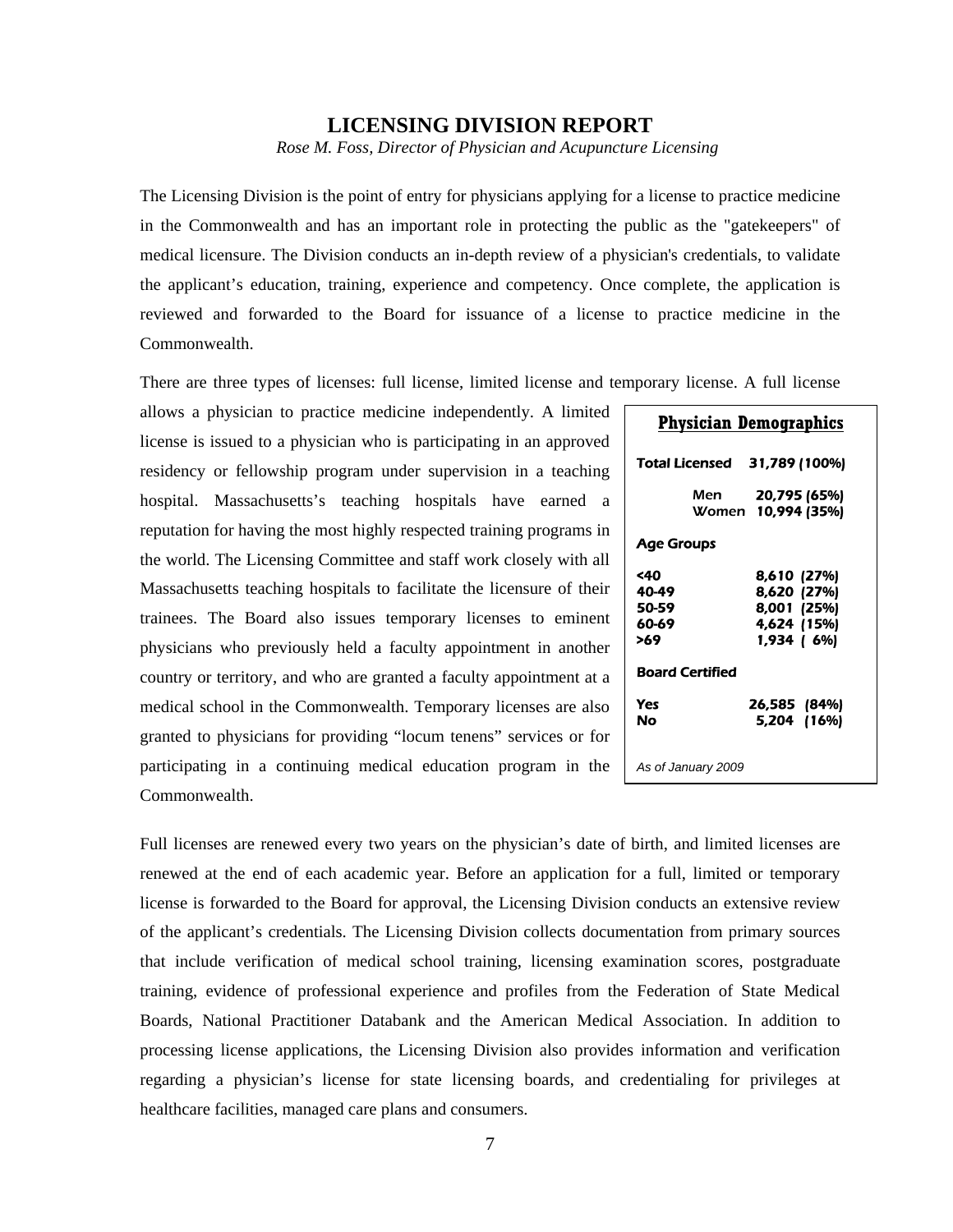| <b>License Status Activity</b> | 2008   | $2007*$ | 2006   | $2005*$ | 2004   |
|--------------------------------|--------|---------|--------|---------|--------|
| <b>Initial Full Licenses</b>   | 2,345  | 1,950   | 1948   | 1,775   | 1,812  |
| Full Renewals *                | 10,801 | 20,676  | 9,371  | 19,648  | 9,645  |
| Lapsed Licenses Revived        | 221    | 204     | 206    | 192     | 113    |
| Initial Limited Licenses       | 1,612  | 1,629   | 1,587  | 1,549   | 1,521  |
| <b>Limited Renewals</b>        | 2,869  | 2,841   | 2,811  | 2,751   | 2,701  |
| Temporary (initial) Licenses   | 21     | 10      | 13     | 21      | 22     |
| <b>Temporary Renewals</b>      | 15     | 13      | 11     | 17      | 6      |
| <b>Voluntary Non-renewals</b>  | 260    | 517     | 320    | 561     | 390    |
| Revoked by Operation of law    | 770    | 1,090   | 874    | 1,084   | 869    |
| Deceased                       | 56     | 203     | 155    | 265     | 162    |
| TOTAL                          | 18,970 | 29,133  | 17,296 | 27,863  | 17,241 |

### **Licensing Division Statistics**

 *\*The majority of full licenses are renewed in odd-numbered years* 

In 2008, 395 more new full licenses were issued than in 2007, an increase of approximately 20%. The majority of full licenses are renewed in odd-numbered years, and this can be observed in the table above, as licensing activity varies from odd- to even-numbered years. There was little change in the number of limited licenses issued or renewed in 2008, as the number is based on the number of available training positions in healthcare facilities. These statistics indicate a strong and growing physician population in the Commonwealth. Over half of the new full licensees specialize in primary care, OB/GYN, pediatrics and emergency medicine.

The Board plans to conduct further research on the physician population, in cooperation with the Department of Public Health, to determine where and to what extent physicians are practicing in the Commonwealth. Anecdotal evidence suggests persistent geographic disparities in the ability of citizens to access physician care, as well as an uneven distribution of certain specialties, availability of translation services and other demographic characteristics.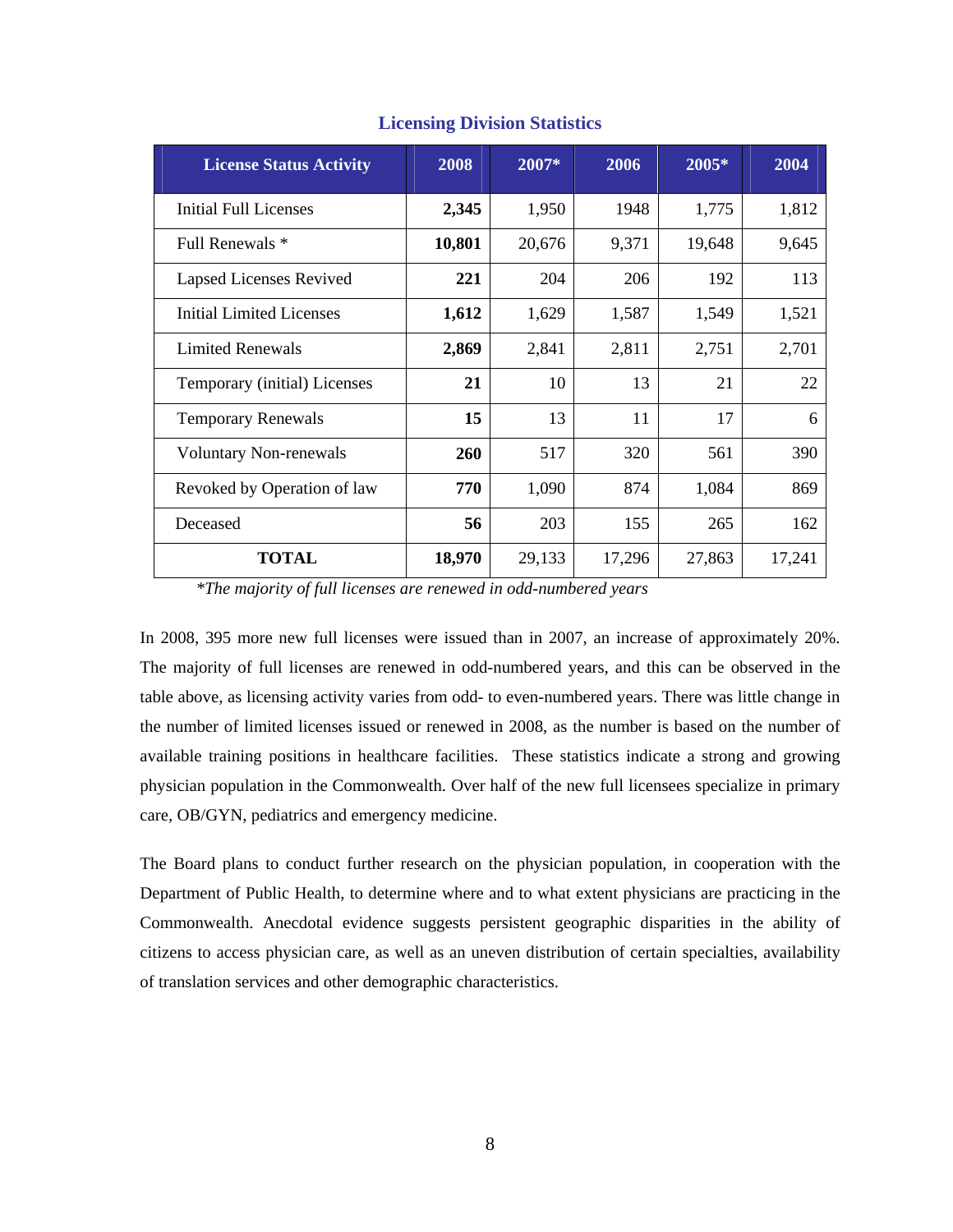

### **Total Full Physician Licensees 2003-2008**





#### *Licensing Committee*

The primary role of the Licensing Committee is to ensure that every physician applying for licensure is qualified and competent to practice medicine in the Commonwealth. As a subcommittee of the Board, the Licensing Committee is responsible for reviewing all license applications presenting possible legal, medical, malpractice and competency issues that could be barriers to licensure.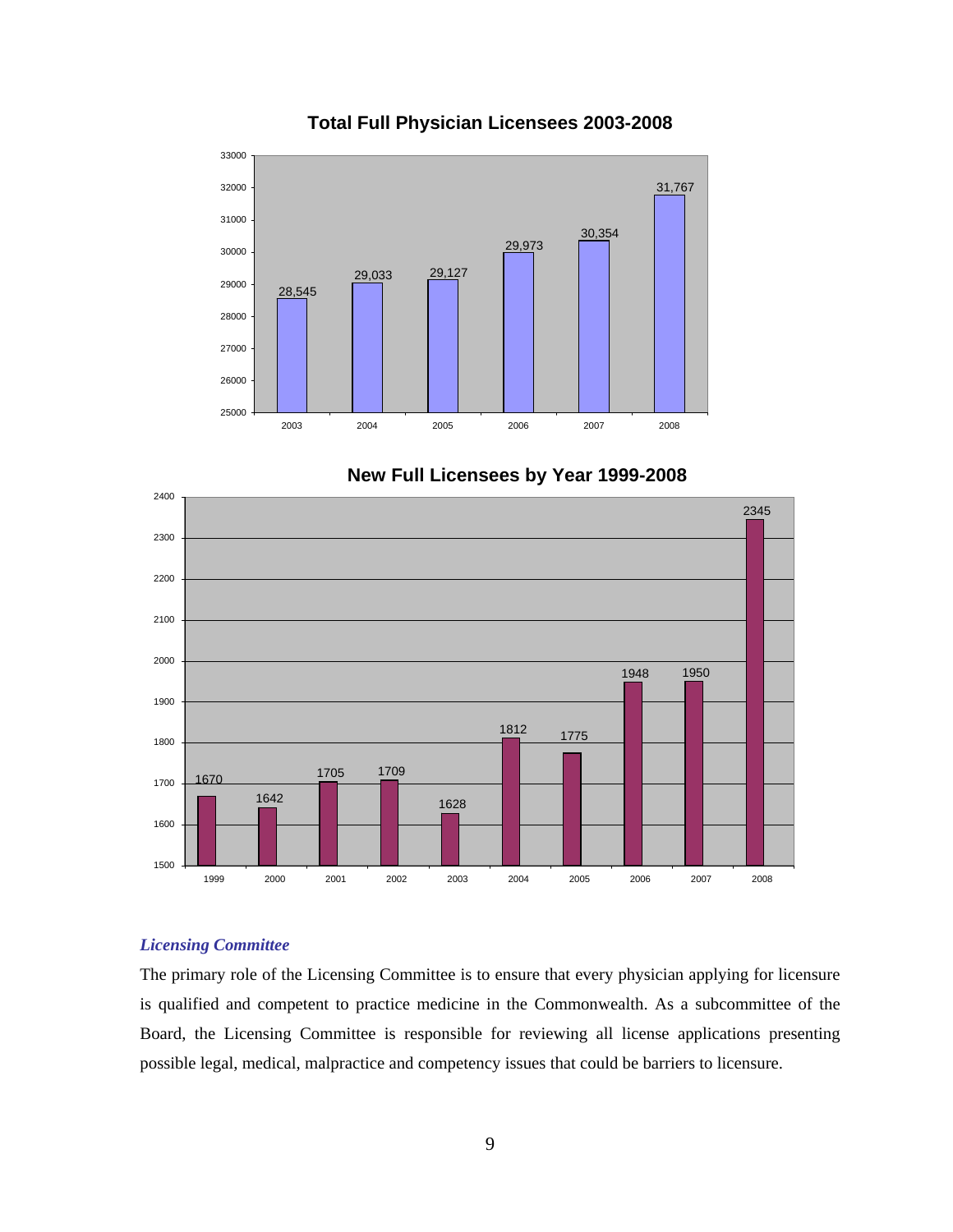Physicians applying for an initial limited license or renewing a limited license who had competency issues or substandard clinical performance in a training program are reviewed by the Licensing Committee. In such cases, the Licensing Committee customarily interviews the physician and may invite the training program chairperson to attend before making a recommendation on issuance of a limited license to the full Board. The Committee may recommend approval or denial of a limited license, depending on whether the Committee is satisfied that the physician will be closely supervised by the program director and senior staff in the training program. A recommendation for issuance of a limited license in such cases is usually contingent on a performance monitoring agreement with the physician and the program chairperson to provide regular monthly, bi-monthly or quarterly performance monitoring reports to the Board. Renewal of the limited license is contingent on satisfactory performance monitoring reports over the course of the entire academic year. Performance monitoring agreements are customarily required for the duration of the training program.

| <b>Reviewed</b><br><b>Cases</b><br>$\mathbf{by}$<br><b>Licensing Committee</b> | 2008 | 2007 | 2006 | 2005 | 2004 |
|--------------------------------------------------------------------------------|------|------|------|------|------|
| <b>Malpractice Issues</b>                                                      | 47   | 30   | 29   | 39   | 28   |
| Competency Issues                                                              | 56   | 63   | 56   | 78   | 88   |
| Legal Issues                                                                   | 51   | 43   | 57   | 53   | 46   |
| <b>Medical Issues</b>                                                          | 25   | 31   | 22   | 39   | 42   |
| th<br>6 Limited Renewals                                                       | 34   | 28   | 31   | 23   | 33   |
| <b>Lapsed Licenses</b>                                                         | 89   | 81   | 59   | 70   | 73   |
| Miscellaneous Issues                                                           | 36   | 97   | 92   | 181  | 127  |
| <b>Total Cases Reviewed</b>                                                    | 338  | 373  | 346  | 483  | 437  |

#### **Licensing Committee Activity Report**

#### *Performance Monitoring Agreements*

The Board's performance-monitoring program for limited licensees began in 1997 to monitor the clinical performance of a limited licensee who may have had performance issues. A performance monitoring agreement is not a disciplinary action; it is an agreement between the licensee and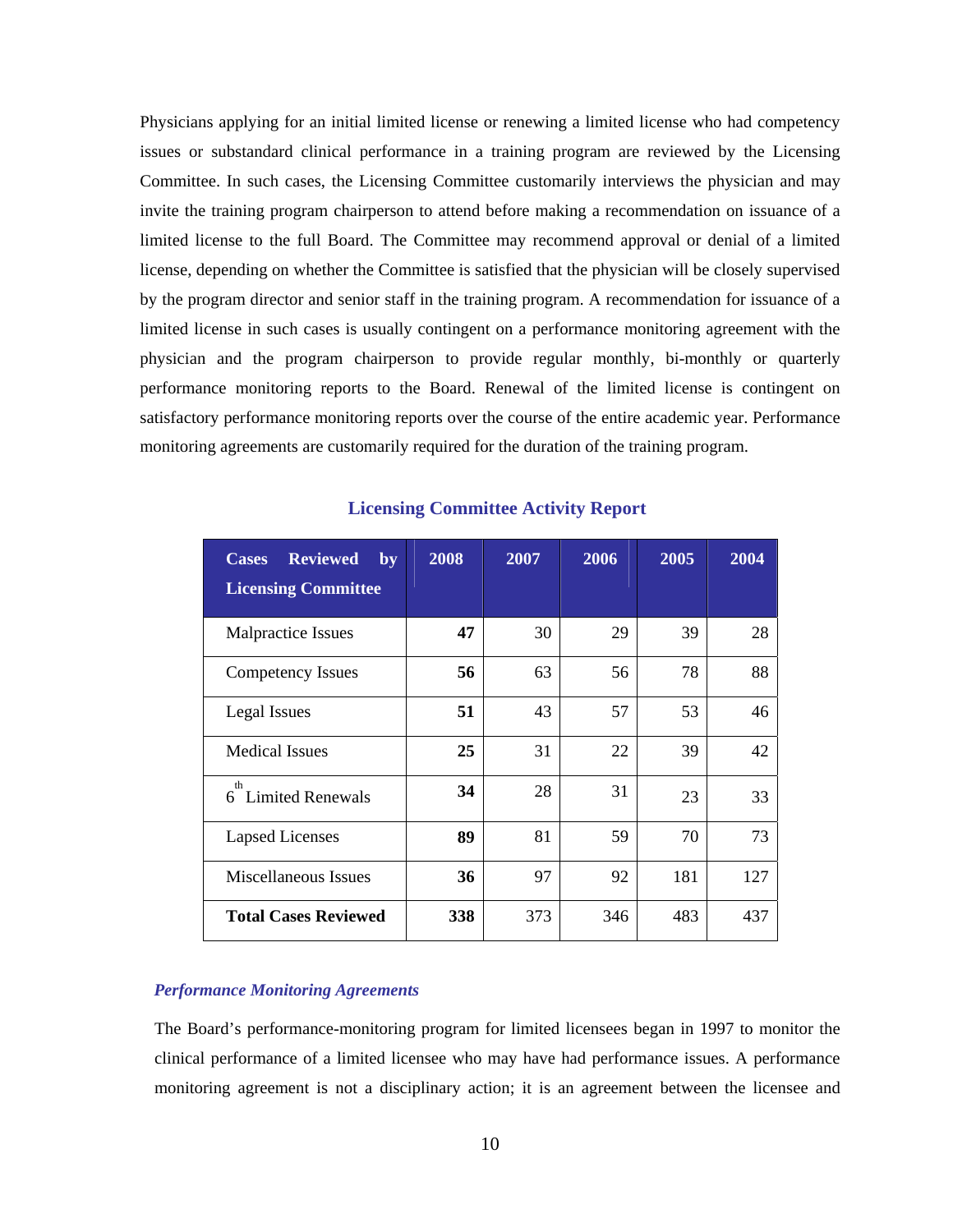training program director to provide the Board with periodic evaluations of the licensee's clinical performance. Performance monitoring agreements are discontinued when the licensee's performance is consistently satisfactory. The number of limited licenses issued contingent upon performance monitoring agreements has been relatively stable for the past several years, with the exception of 2007, in which there was a significant decrease. In 2008, the number returned to its historical level.

| <b>Performance Monitoring Agreements</b> | 2008   | 2007   | 2006     | 2005 | 2004    |
|------------------------------------------|--------|--------|----------|------|---------|
| Performance monitoring agreements        |        |        |          | 10   | 10      |
| % Change from previous year              | $+51%$ | $-44%$ | $-1.0\%$ | 0%   | $-10\%$ |

#### *Renewals Triage Committee*

The Renewals Triage Committee is comprised of a multi-disciplinary team of Board staff with representation from the Licensing, Legal and Enforcement divisions. The primary role of the Committee is to review full renewal applications with "yes" answers on legal, malpractice or medical questions. Renewal applications with affirmative answers are reviewed by the Committee to insure that supporting documentation is complete. Additionally, the Committee reviews criminal, legal and malpractice issues and may recommend follow-up, additional investigation or referral to supportive services, such as the Massachusetts Medical Society's Physician Health Services.

| Renewal<br><b>Applications</b><br>Reviewed | Total<br>Renewal<br><i>Issues</i> | Disposition of Cases Reviewed                                                                 |           |
|--------------------------------------------|-----------------------------------|-----------------------------------------------------------------------------------------------|-----------|
| 315                                        | 472                               | Cases--no further follow-up<br>License status changes<br>$\bullet$<br>from inactive to active | 255<br>38 |
|                                            |                                   | Enforcement referrals<br>$\bullet$                                                            | 4         |
|                                            |                                   | Physician Health<br>$\bullet$                                                                 | 10        |
|                                            |                                   | Committee referrals                                                                           |           |
|                                            |                                   | Data Repository Committee referrals                                                           |           |

#### *2008 Renewals Triage Committee Statistics*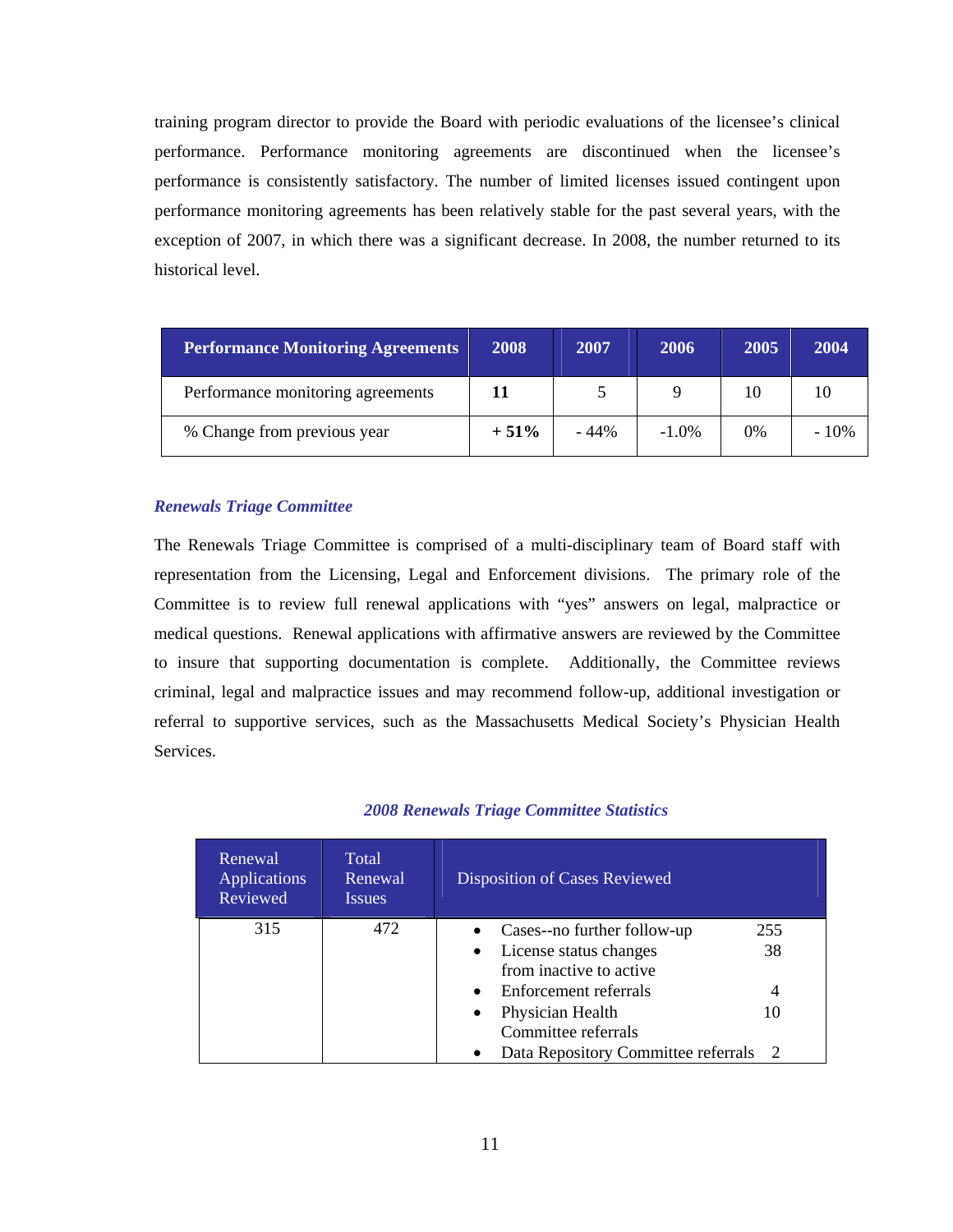#### *Licensing Division Survey*

As an ongoing initiative to improve customer services, the Licensing Division surveys newly licensed physicians to identify opportunities for improvement and to expedite the licensing process within the scope of the Board's regulations. Survey responses are tabulated using the Likert Scale from 1–5, with 1 rated as "poor," 2–3 rated as "average" and 4-5 rated in the "excellent" range. In 2008, the Licensing Division mailed approximately 2,345 surveys and received responses from 816 newly licensed physicians. In 2008, there was a 37% increase in survey responses, and the overall average score of the responses was 4.20%.

| <b>Survey Questions</b>                                                               | 2008<br><b>Responses</b><br>$(n=816)$ | 2007<br><b>Responses</b><br>$(n=594)$ | 2006<br><b>Responses</b><br>$(n=467)$ | 2005<br><b>Responses</b><br>$(n=350)$ |
|---------------------------------------------------------------------------------------|---------------------------------------|---------------------------------------|---------------------------------------|---------------------------------------|
| 1. Was the Licensing staff courteous?                                                 | 4.25                                  | 4.18                                  | 4.33                                  | 4.40                                  |
| 2. Was the staff knowledgeable?                                                       | 4.40                                  | 4.18                                  | 4.11                                  | 4.28                                  |
| 3. Did the staff provide you with the<br>correct information?                         | 4.28                                  | 4.12                                  | 4.17                                  | 3.92                                  |
| 4. Did the staff direct you to the<br>appropriate person to answer your<br>questions? | 3.87                                  | 4.14                                  | 4.17                                  | 4.29                                  |
| <b>Overall average score</b>                                                          | 4.20                                  | 4.16                                  | 4.20                                  | 4.22                                  |

### **Licensing Division Survey Results**

#### *Limited License Workshops*

In 2008, the Licensing Division conducted 5 regional Limited License Workshops for residency program coordinators and administrative staff who serve as the liaisons between the Board and limited licensees. Workshops were held at the Board, and at Children's Hospital Medical Center, UMass Memorial Medical Center and Lahey Clinic. Residency program coordinators in teaching facilities are responsible for ensuring that residents and fellows who staff the Commonwealth's training programs complete the limited license requirements in accordance with Board regulations, and by the July start date for hospital training programs.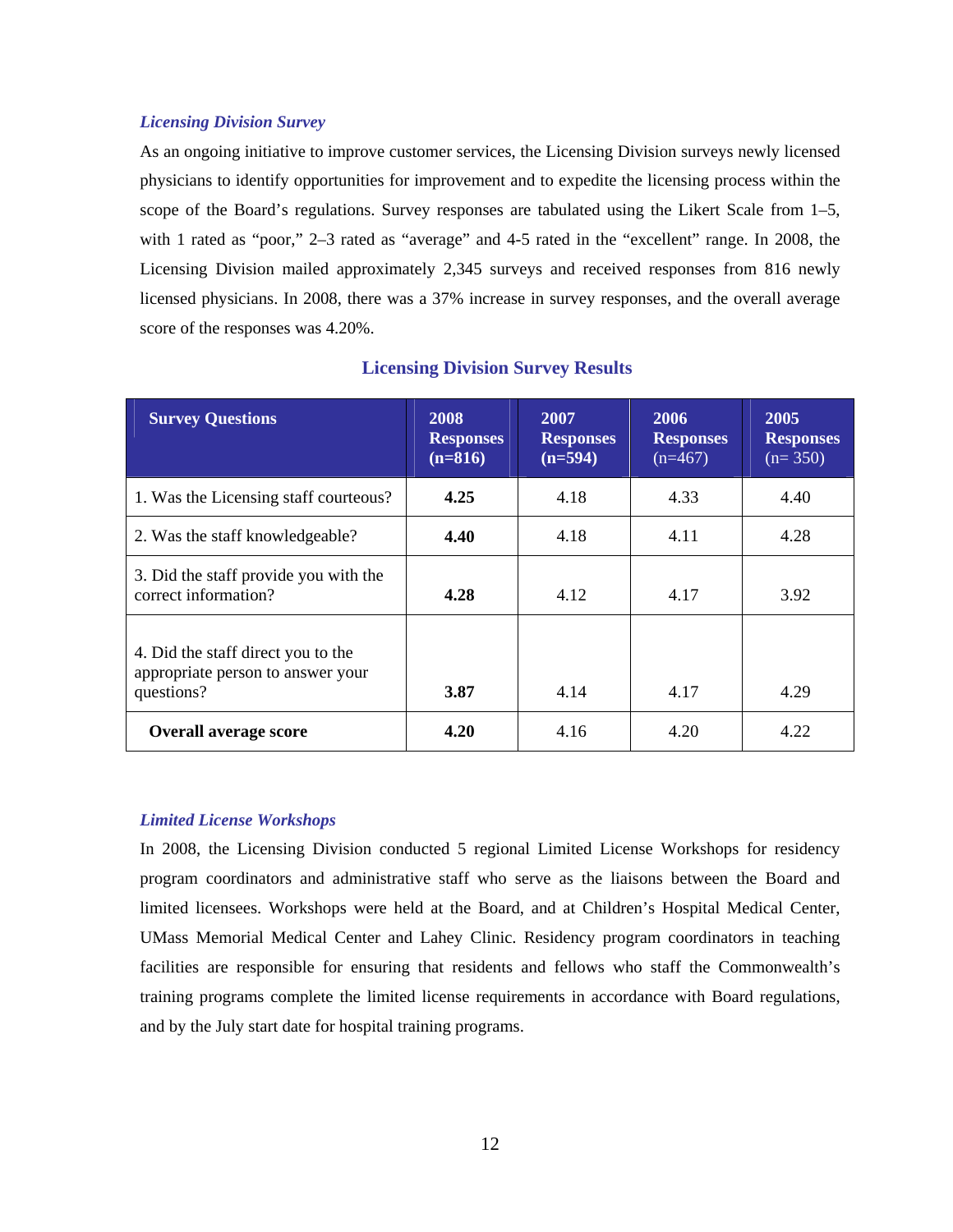#### **GOING FORWARD IN 2009**

#### *Continuing Medical Education (CME) Auditing*

As a condition for renewal of a full license, the Board requires that a licensee complete 100 hours of CME credits within the immediate preceding two years, of which 10 hours must be in the area of risk management. The majority of the CME's must relate to the physician's primary area of practice. The Board will begin random auditing of physician renewals in 2009 to confirm that the CME's are in compliance with the Board's regulations. Physicians who are not in compliance with the Board's CME credit requirements may be subject to disciplinary action.

#### *License Portability*

The Board has been participating in the New England Regional License Portability project. The goal of the project is to help physicians licensed in one state obtain licensure in other states by using information already obtained by a state medical board. The increasing demand for telemedicine services and the compelling need for specialized physician services in states where there is a shortage of physicians, or states that have underserved areas, highlight the need for license portability. The License Portability project was initiated by the Federation of State Medical Boards (FSMB) to develop a centralized data repository for storing biographical, educational, licensure and disciplinary information on each physician. The master database will facilitate license portability by allowing states to access and share information when a physician applies for licensure in another state and thus simplify and expedite the licensing process. One of the most significant obstacles identified in the sharing of licensing information is that all documents must be digitally scanned for electronic storage in order to be stored in a central data repository. In 2000, the Board began scanning all license applications and other licensing information and it is now stored electronically and readily available to share with other states as soon as guidelines are established and any potential legal issues are addressed. One feature of the License Portability project is the development of a Uniform License Application which will allow physicians to complete and submit license applications online. The Uniform License Application will reside in the FSMB database and will permit physicians to update their information, and will be available if they apply for licensure in another state. The Board will be able to download the application information in an XML format that will automatically populate the data fields in the licensing database. Processing physician applications using the Uniform License Application will be considerably more efficient and cost-effective and reduce both data entry time and errors.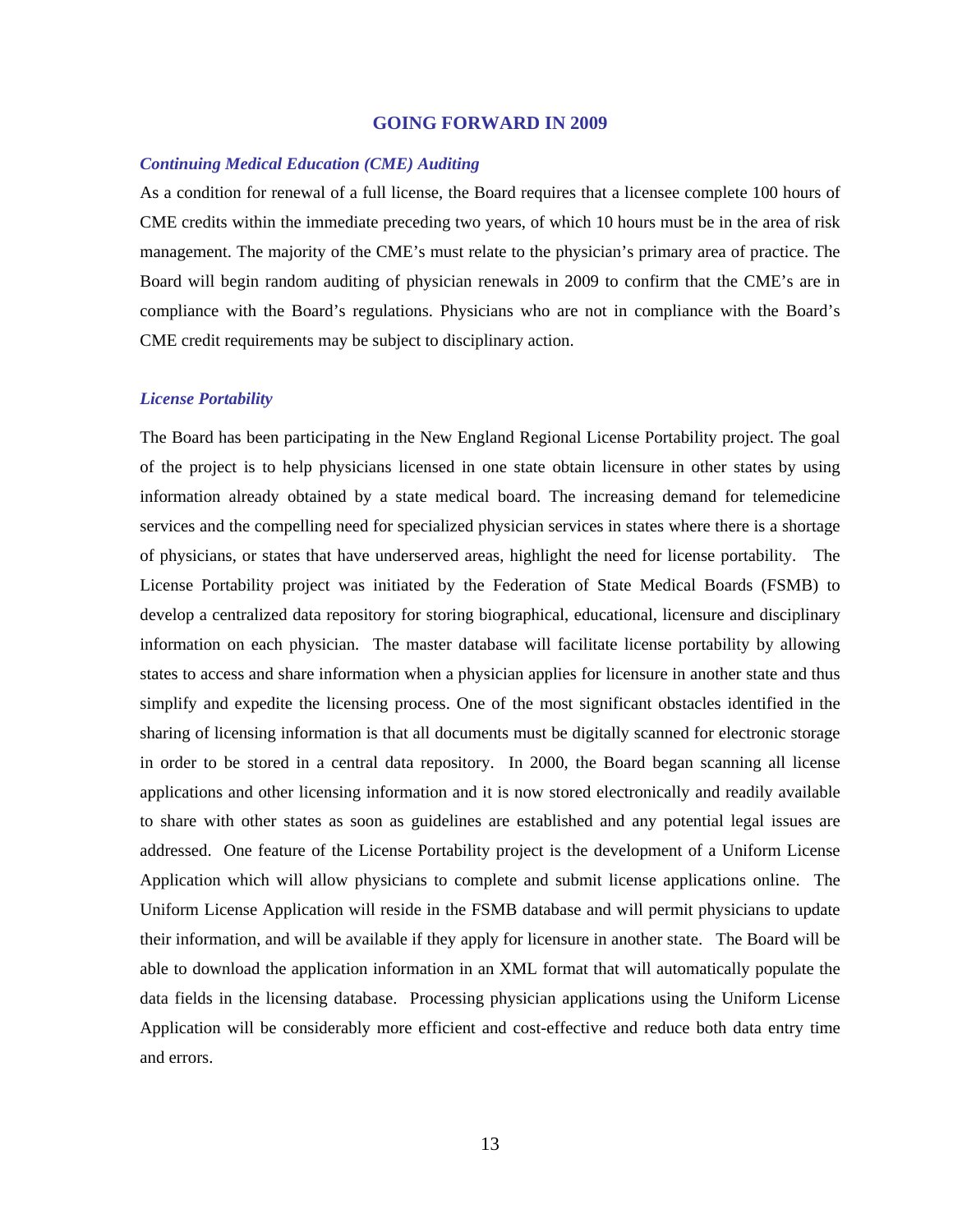### **COMMITTEE ON ACUPUNCTURE**

*Rose M. Foss, Director of Physician and Acupuncture Licensing* 

The Board's Committee on Acupuncture is responsible for the licensure and discipline of acupuncturists. Acupuncture originated in China 2000 years ago and is unique in that it is one of the oldest and most commonly used practices in the world. In order to ensure that only qualified and competent acupuncturists are approved for licensure, the Board established the Committee on Acupuncture in June of 1987.

In the fall of 2005, acupuncture licensing was integrated into the mainstream licensing of physicians. It is now a component of the Licensing Division under the direction of the Director of Licensing. As a result of this integration, the acupuncture process has benefited by utilizing the processes, procedures and information technology already in use within the Licensing Division. Since that time, significant progress has been made in streamlining and modernizing the acupuncture licensing process.

#### **Committee on Acupuncture**

The Committee on Acupuncture consists of seven members: a

licensed physician member of the Board; a licensed physician who is actively involved in the practice of acupuncture; a public member; and four acupuncture practitioners. The role of the Committee on Acupuncture is to work collaboratively with the Board of Registration in Medicine to regulate the practice of acupuncture. The Committee on Acupuncture establishes the standards for acupuncture licensure and scope of practice, including approval of acupuncture schools, training programs and continuing acupuncture education activities.

The Committee's primary function is to protect the safety of the public by ensuring that applicants applying for licensure to practice acupuncture independently are qualified, competent and possess the education, examination and training requirements established by the Committee. The Committee is also responsible for interpreting the existing laws (M.G.L. c. 112 §§148-162) and regulations (243 CMR 4.00-5.00) relating to the practice of acupuncture and disciplinary process for acupuncturists

*Acupuncture Committee Members* 

Weidong Lu, Lic.Ac. Chairman

Nancy E. Lipman, Lic.Ac. Vice Chairman

Joseph F. Audette, M.D. **Secretary** 

Kristen E. Porter, Lic.Ac. Member

Francisco Trilla, M.D. Board Representative

Amy Soisson, J.D. Public Member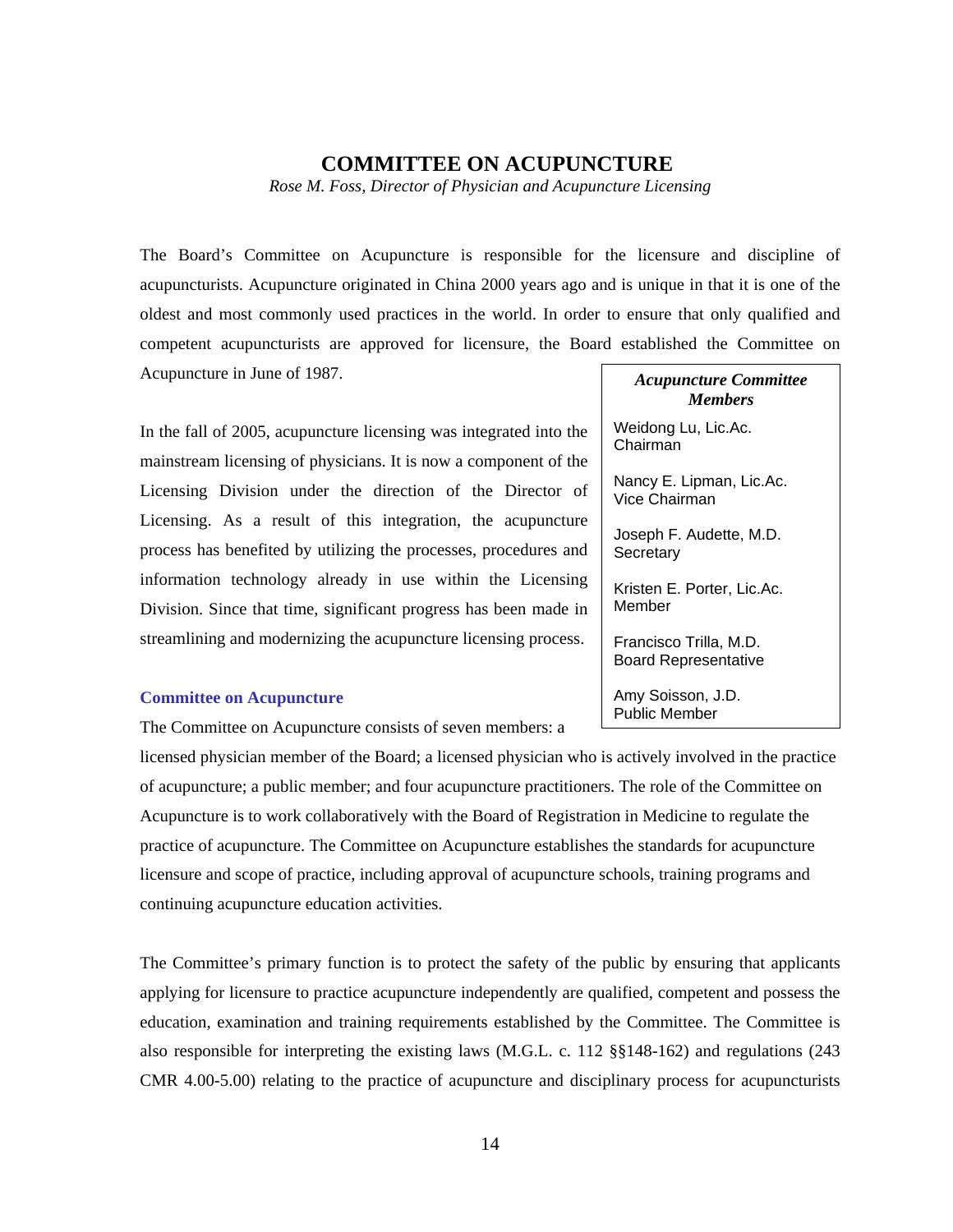who engage in misconduct. Meetings of the Committee on Acupuncture are held every three months at the Board of Registration in Medicine and are open to the public for non-adjudicatory matters.

| <b>License Type</b>           | 2008 | 2007           | 2006 | 2005           |
|-------------------------------|------|----------------|------|----------------|
| <b>Initial Licenses</b>       | 75   | 50             | 65   | 84             |
| Renewals                      | 504  | 374            | 482  | 348            |
| <b>Full Inactive Licenses</b> | 92   | 63             | 78   | 57             |
| <b>Lapsed Licenses</b>        | 1    | 1              | 55   | 51             |
| Temporary (initial) Licenses  | 0    | $\overline{2}$ | 1    | $\overline{2}$ |
| <b>Voluntary Non-renewals</b> | 6    | 1              | 5    | $\overline{2}$ |
| Expired                       | 1    | $\theta$       | 1    | $\theta$       |
| <b>TOTAL</b>                  | 679  | 491            | 687  | 544            |

### **Committee on Acupuncture License Activity Report**

Acupuncture licensing and administrative functions are managed as a separate entity under the supervision of the Licensing Division. In addition to providing administrative support to the members of the Committee on Acupuncture, the Licensing Division responds to acupuncture issues raised by the licensees and the public. Legal issues are referred to the Legal Division and disciplinary issues are referred to the Enforcement Division of the Board. The 2008 annual acupuncture legal activity report is listed below.

### **Acupuncture Disciplinary Actions**

| <b>Legal Issues</b>     | 2008 | 2007                        | 2006 | 2005 |
|-------------------------|------|-----------------------------|------|------|
| Denial of License       | 0    |                             |      |      |
| Disciplinary Actions    | 1    |                             |      |      |
| Letter of Advice        | 1    |                             |      |      |
| Letter of Concern       |      | 2                           |      |      |
| Letter of Warning       |      |                             |      |      |
| Closed/No Action        | 2    | $\mathcal{D}_{\mathcal{L}}$ |      |      |
| <b>Total Complaints</b> |      |                             |      |      |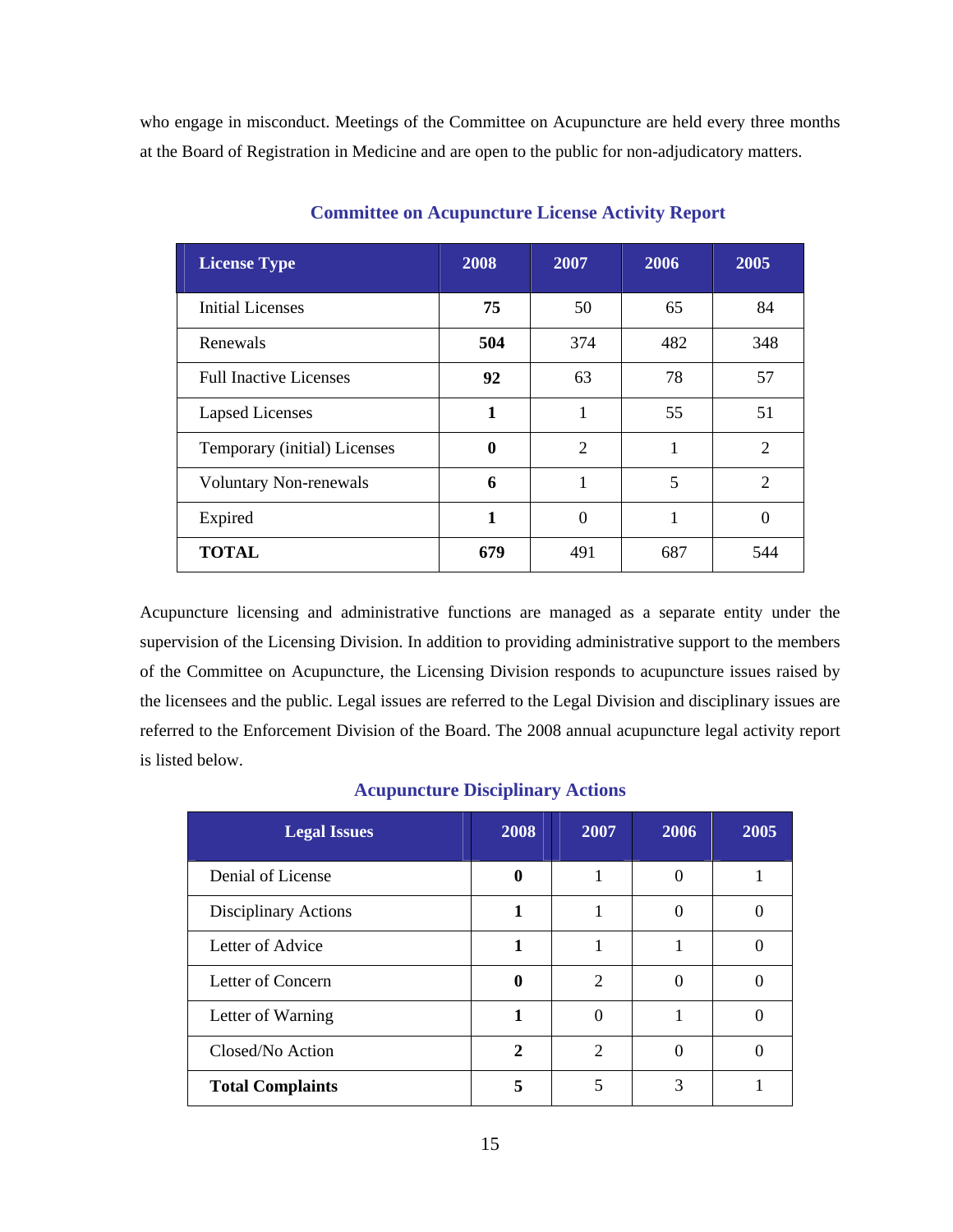### **COMMITTEE ON ACUPUNCTURE ACCOMPLISHMENTS**

#### *Committee on Acupuncture Regulations*

For the first time since their original promulgation in 1988, the acupuncture regulations, 243 CMR 4.00 and 5.00, underwent a major revision. In 2008, the Committee on Acupuncture (COA) reviewed the current acupuncture regulations and proposed a number of important revisions, especially in the area of acupuncture education. The highlights of the proposed acupuncture regulations include: raising the education requirements to conform with the Accreditation Commission for Acupuncture and Oriental Medicine (ACAOM) and the number of education hours from 1350 to 1905; requiring all new applicants to be NCCAOM-certified in either Acupuncture, Oriental Medicine or Chinese Herbology, and; increasing the continuing education requirements for acupuncturists who use herbs in their practice. Additionally, the COA instituted a Temporary License category for acupuncturists attending education courses in Massachusetts under the supervision of a licensed acupuncturist. The new regulations were promulgated and became effective on January 1, 2009.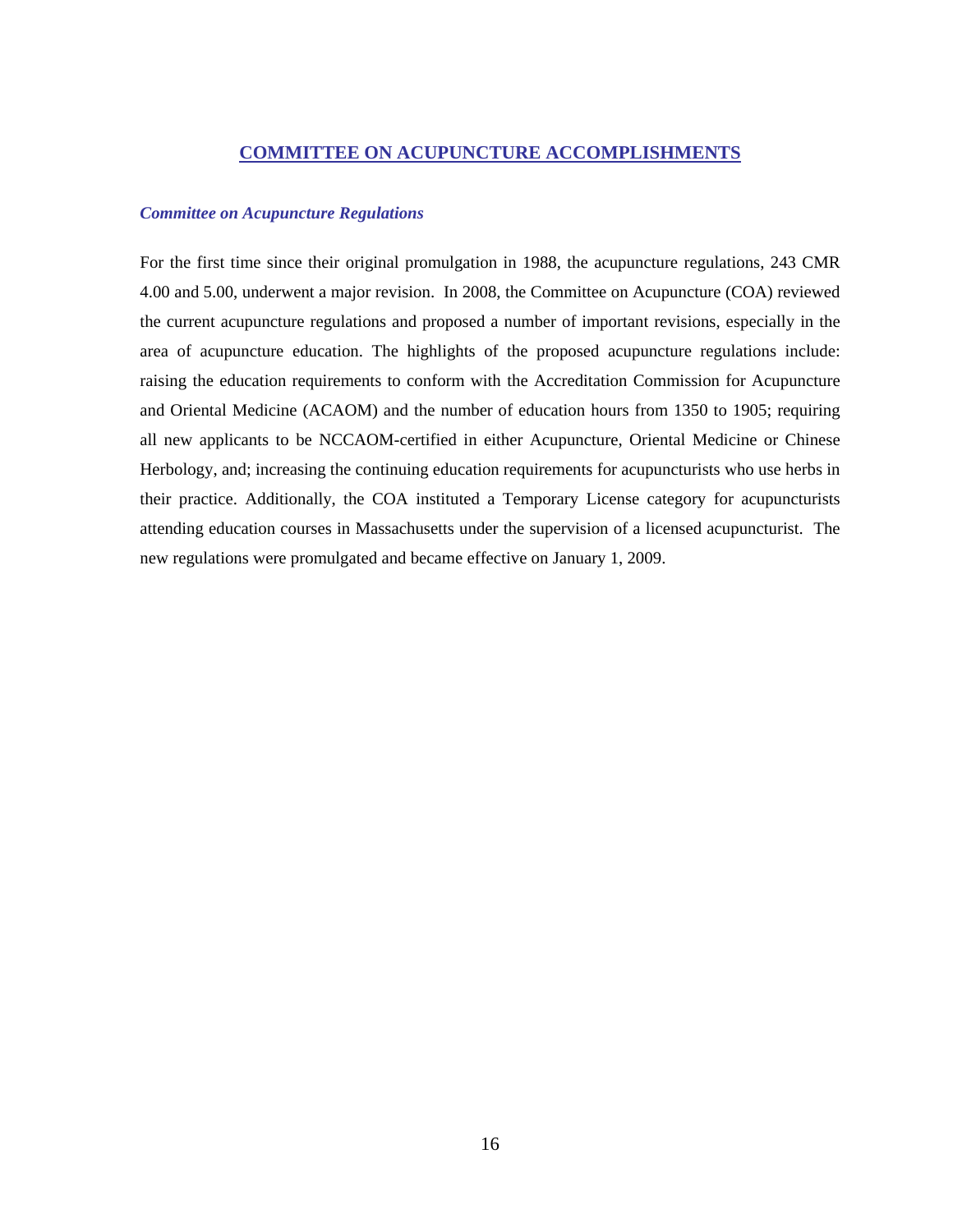#### **ENFORCEMENT DIVISION REPORT**

*Barbara A. Piselli, Director* 

The Enforcement Division is mandated by statute to investigate complaints and litigate disciplinary actions involving physicians and acupuncturists. It strives to pursue complaints efficiently and fairly as it assists the Board in executing its public protection mandate. The Enforcement Division staff is a group of dedicated professionals who are very knowledgeable about administrative law and practice and are committed to fairly investigating complaints and recommending appropriate disciplinary action when the evidence and the law support it. In 2008, the Board disciplined 53 physicians after investigation by the Enforcement Division.

In addition to its investigative and litigation functions, Enforcement staff members also work cooperatively with other Board staff throughout the agency, participate in the Board's initiatives and are committed to the Board's goals aimed at improving the quality and delivery of health care in the Commonwealth.

The Enforcement Division operates under the supervision of the Director of Enforcement and is comprised of three units: the Consumer Protection Unit, the Clinical Care Unit and the Disciplinary Unit.

#### *Consumer Protection Unit*

The Consumer Protection Unit (CPU) provides the first line of review for complaints filed with the Board. The Unit is staffed by a manager, a consumer protection coordinator and an administrative assistant.

The Unit docketed 557 cases for investigation in 2008. In addition to those docketed consumer complaints, the unit received 298 additional communications regarding licensed physicians that were not docketed, as the allegations did not involve conduct within the Board's jurisdiction. These communications, however, were sent to the named physicians for informational purposes. The Board closed 678 complaints during 2008.

### *Clinical Care Unit*

The Clinical Care Unit (CCU) investigates complaints that allege substandard care. The CCU is staffed by a Nurse Manager who is an attorney, three experienced nurse reviewers and a paralegal. CCU staff members assist in the investigation of cases by obtaining necessary documents, reviewing patient records and physician responses, and interviewing witnesses. They work with Enforcement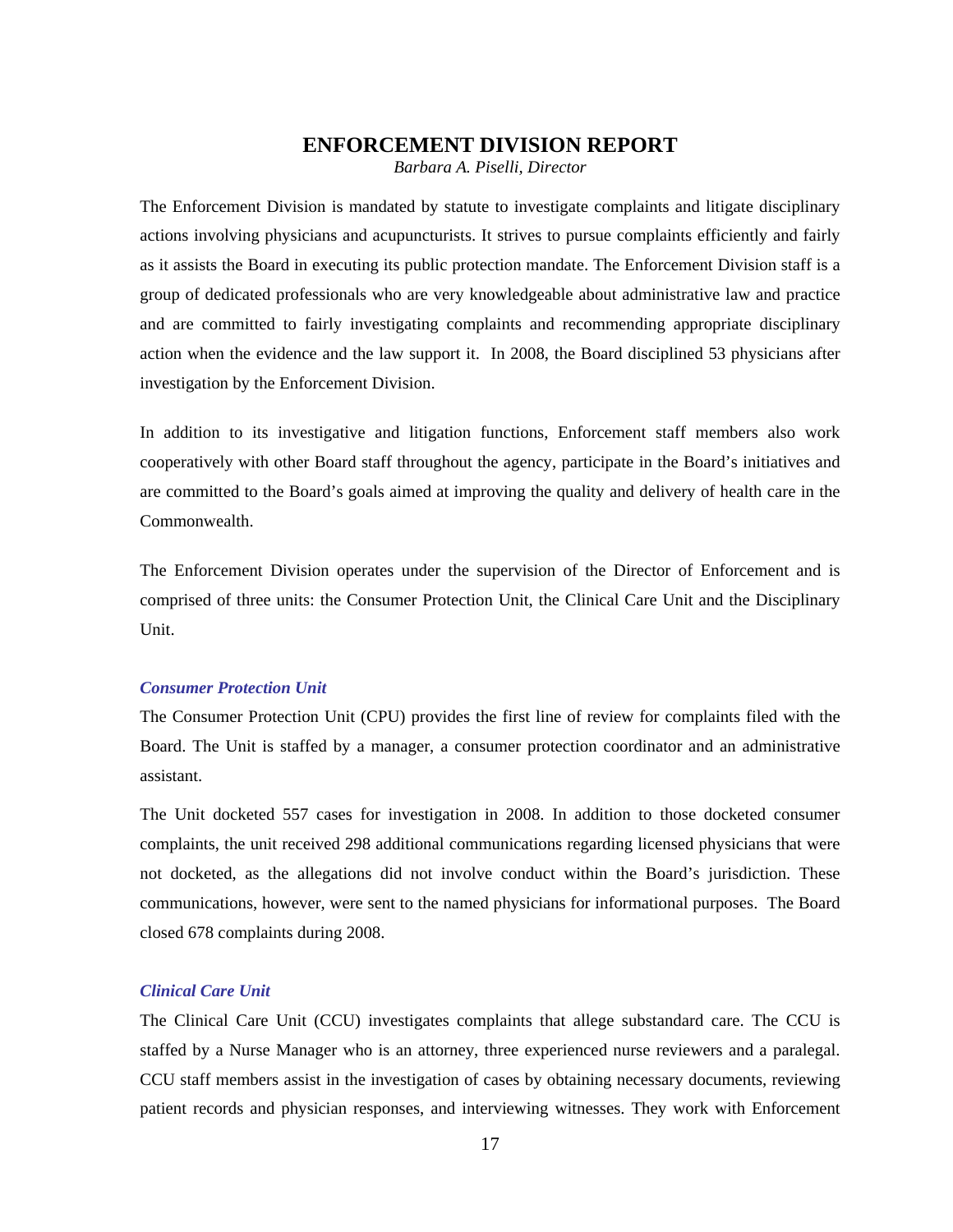Division attorneys in the preparation of litigation involving complex substandard care cases. The nurses participate in Data Repository Committee meetings and prepare analyses of physicians' medical malpractice histories for the Licensing Committee. The CCU staff members are also responsible for recruiting and working with medical experts. These experts review medical records and other relevant evidence in order to provide an opinion regarding quality of care concerns. Physicians who have served as Board experts believe their service contributes to making the practice of medicine safer.

#### *Disciplinary Unit*

The Disciplinary Unit investigates and litigates cases that may result in disciplinary actions being taken against the licenses of physicians and acupuncturists. The Unit is staffed by attorneys (identified as complaint counsel by statute), a Managing Attorney, investigators, a paralegal and an administrative assistant. Complaints are referred to the Unit by the Data Repository Committee, the Consumer Protection Unit and various other sources. Staff travels throughout the Commonwealth to interview witnesses, gather evidence, and work with local, state and federal law enforcement and other agencies on coordinated investigations.

At the conclusion of each investigation, complaint counsel advises the Complaint Committee with regard to the need for disciplinary action based on the evidence gathered, the relevant professional standards identified, the law and Board precedent. The Complaint Committee then determines whether disciplinary action is appropriate, and makes recommendations to the full Board. The Complaint Committee also resolves matters that are not serious enough to warrant discipline, often issuing letters of advice, concern or warning, and/or conducting conferences with physicians. During 2008, the Complaint Committee closed 597 complaints.

Complaint counsels are also responsible for all litigation, such as drafting pleadings, negotiating consent orders and presenting cases for summary suspension, as well as all legal advocacy at administrative hearings before the Division of Administrative Law Appeals (DALA). DALA hearings often involve complex issues of law and fact, the testimony of numerous witnesses and multiple hearing dates. Later in the adjudicatory process, if appropriate, the team coordinates with victims of physician misconduct to facilitate their submissions of victim impact statements.

In addition, the Director of Enforcement is a Special Assistant Attorney General, which enables the Enforcement Division to initiate actions in the Superior Court to enforce the Board's investigative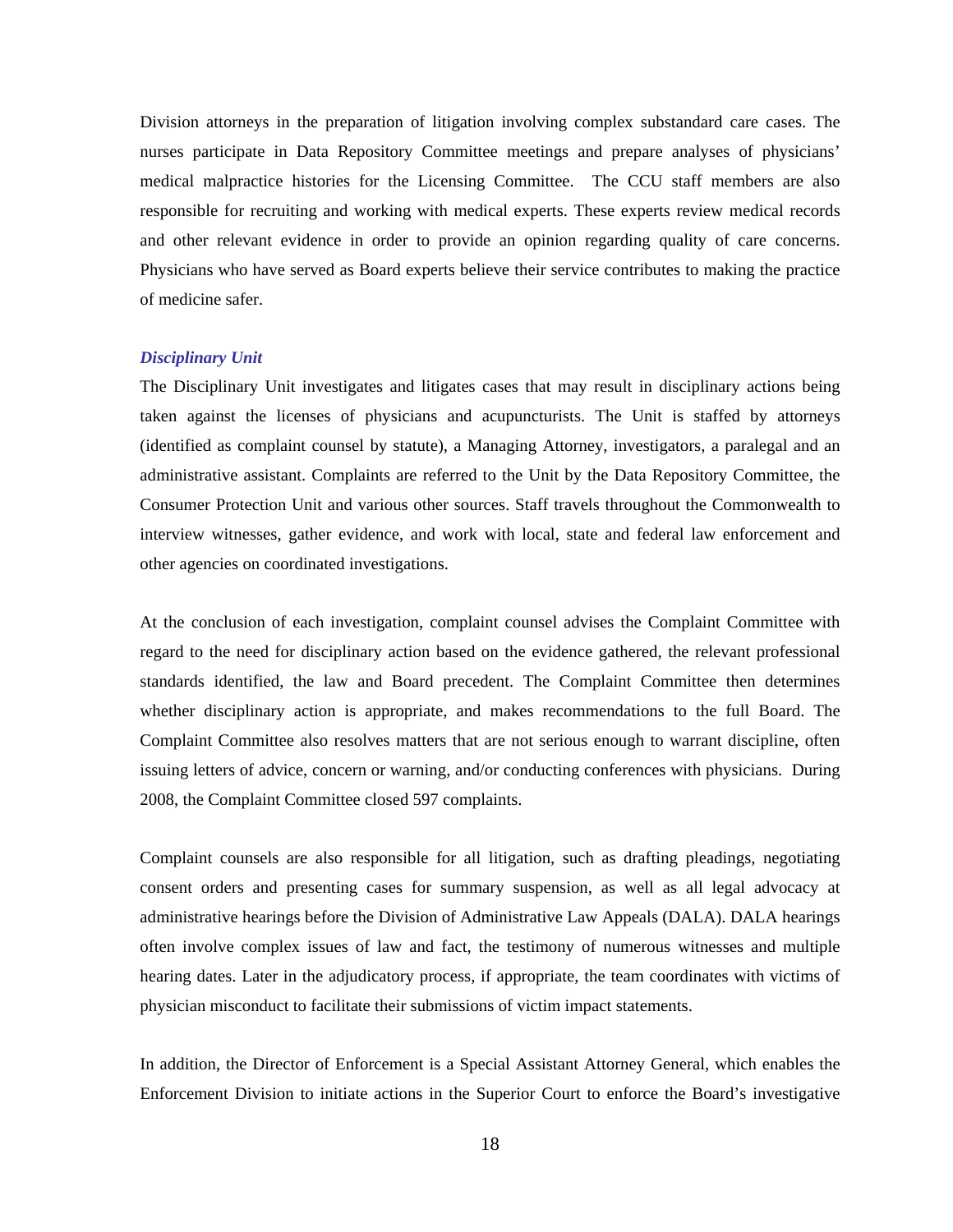subpoenas, and subpoenas issued to compel the appearance of witnesses at hearings. The Division has successfully utilized this tool for compliance in the past and will continue to do so when faced with challenges to the Board's subpoena power.

#### *Disciplinary Actions*

In order to impose discipline upon a physician, the Board must issue a Statement of Allegations pursuant to G.L. c. 30A, § 10 to commence an adjudicatory proceeding. The purpose of the adjudicatory proceeding is to provide the physician with due process, and an element of the proceeding is a hearing before the Division of Administrative Law Appeals (DALA). In 2008, 24 Statements of Allegations were referred to DALA. These Statements usually involve multiple allegations of physician misconduct and may encompass more than one complaint. Once the evidentiary hearing is completed, the DALA Administrative Magistrate issues a Recommended Decision to the Board, containing findings of fact and conclusions of law only. When the Board receives the Recommended Decision, it considers the recommendation and issues a Final Decision & Order that may impose discipline. The Board, not the DALA Administrative Magistrate, determines the type of disciplinary action to impose. In 2008, DALA issued 14 Recommended Decisions. As of December 31, 2008, 40 adjudicatory proceedings were pending at DALA.

In lieu of a hearing, the Board may be able resolve the adjudicatory proceeding by entering into a Consent Order with the physician, wherein the physician agrees with the discipline to be imposed. In 2008, 31 physicians entered into such Consent Orders.

Discipline may be in the form of license revocation, license suspension, censure, reprimand, admonishment, practice restriction(s), or denial or restriction of the right to renew a license. The Board may also impose fines or, pursuant to the imposition of a disciplinary action, require that a physician be subject to probation for a certain period of time as a condition of licensure. If a physician tenders the resignation of his or her license and the Board accepts it, the resignation is also a reportable disciplinary action. All disciplinary actions are public, and reportable to the Federation of State Medical Boards' Federation Physician Data Center, the National Practitioners Data Bank and the Healthcare Integrity and Protection Data Bank. Board regulations also permit the Board to resolve minor violations of the Board's regulations with an Assurance of Discontinuance, unless there is an allegation of patient harm and/or allegations of drug or alcohol impairment. These Assurances are reportable to most of the databanks.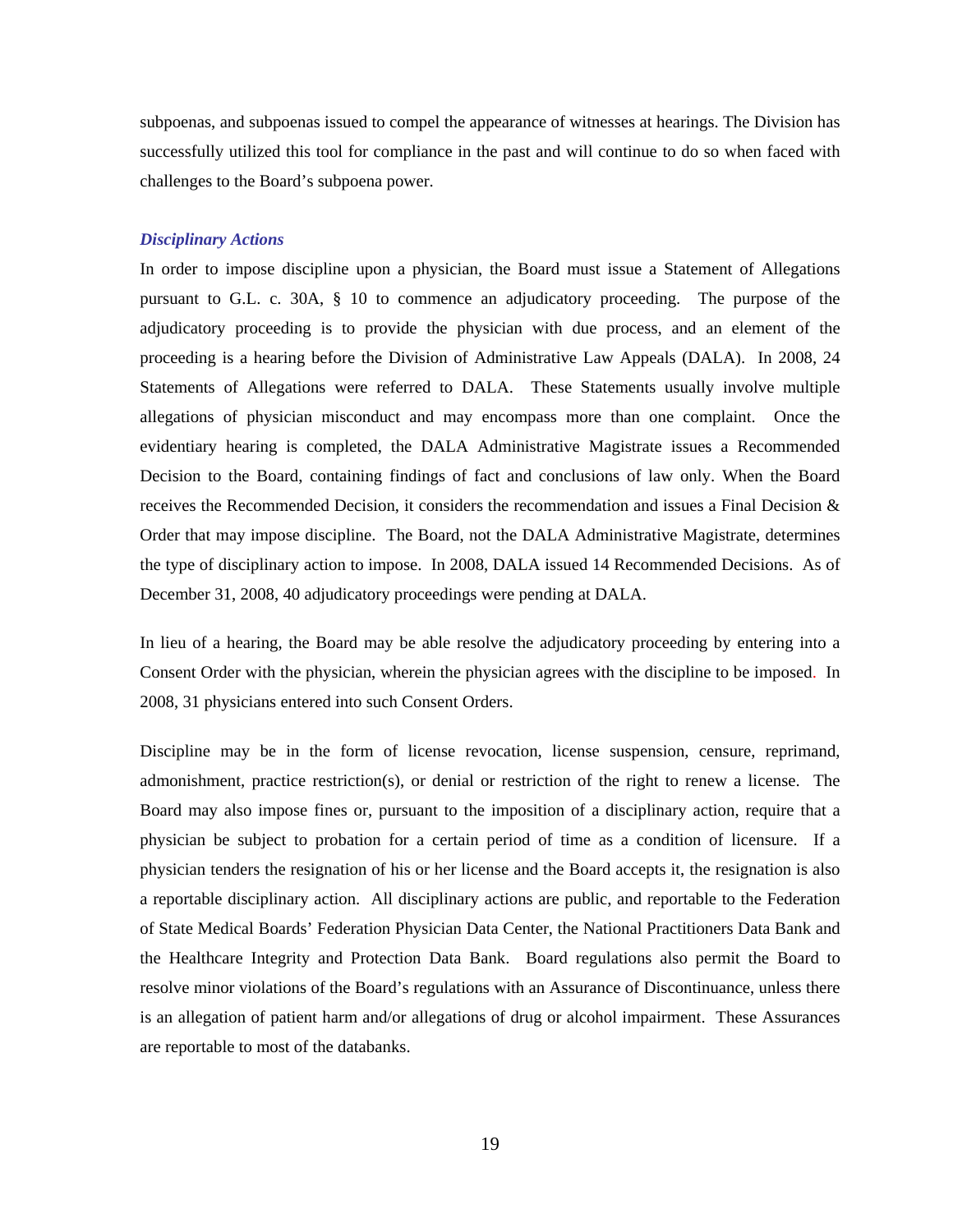### **DIVISION OF LAW AND POLICY REPORT**

*Brenda A. Beaton, General Counsel* 

The Division of Law and Policy is the agency's legal department, and oversees compliance with the broad spectrum of the Board's legal obligations, ranging from statutory reporting to adherence to the Commonwealth's laws and regulations and to physicians' compliance with agreements with the Board. The Division also coordinates the disciplinary work of the Board including Statements of Allegations, Consent Orders, Final Decisions and Orders, and Appeals.

The Division consists of a managing attorney, a manager of the Physician Health & Compliance Unit, counsels, paralegals and administrative personnel. Staff provide advice and support to the Board and its committees. For example, Board counsel advise the Board on a variety of issues such as the disposition of adjudicatory matters, ethics considerations, interpretation of laws and regulations, and formulation of policy. Other counsel review and render advice on specific legal issues affecting the agency, while others review and draft regulations, policies and legislation.

#### *Coordination of Adjudicatory Matters*

The Division of Law and Policy maintains the Board's adjudicatory case files, schedules cases to be heard by the Board, prepares its Final Decisions and Orders, and tracks its disciplinary numbers. In 2008, the Board took 53 disciplinary actions against 53 physicians. The Board issued 14 Final Decisions and Orders and entered into 31 Consent Orders. 47 Statements of Allegations were issued, and 24 of those were referred to the Division of Administrative Law Appeals (DALA).

| <b>Type of Action</b>                      |    | 2007 | 2006 | 2005 | 2004                   |
|--------------------------------------------|----|------|------|------|------------------------|
|                                            |    |      |      |      |                        |
| <b>Consent Order</b>                       | 31 | 31   | 41   | 30   | 46                     |
| Final Decision & Order (FD&O)              | 14 | 12   | 12   | 17   | 10                     |
| <b>Summary Suspension</b>                  | 2  |      |      | 5    | 2                      |
| FD&O on Summaries                          |    | 3    | 0    |      | $\mathfrak{D}_{\cdot}$ |
| Resignation                                |    | 14   | 10   | 8    |                        |
| <b>Voluntary Agreement Not To Practice</b> | 2  | 10   | 13   | 15   | 14                     |
| <b>Assurance of Discontinuance</b>         |    |      | 2    |      |                        |
| <b>TOTAL</b>                               | 53 | 72   | 79   | 73   |                        |

### **ADJUDICATORY STATISTICS**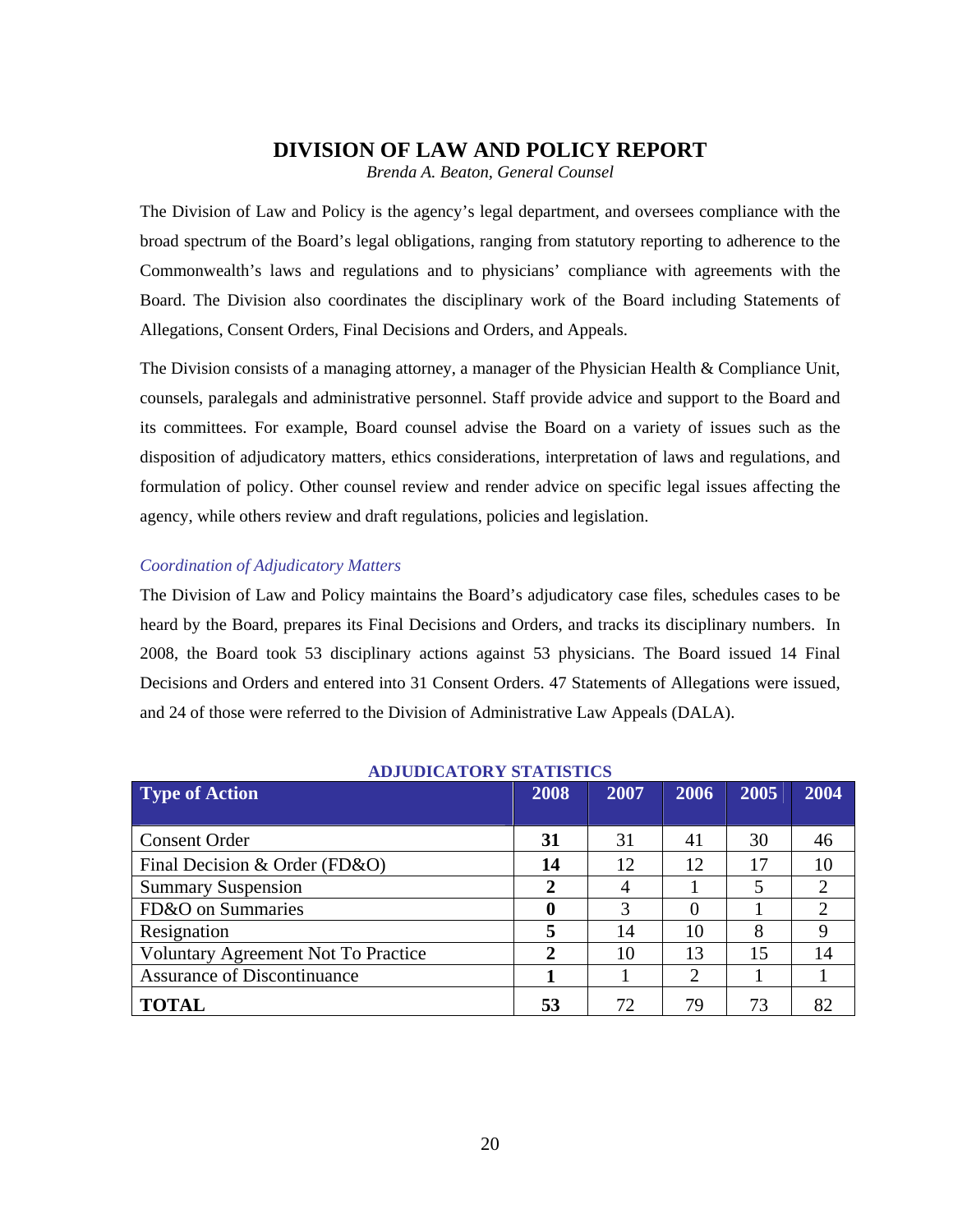| <b>Discipline by Type of Sanction</b> | 2008           | 2007           | 2006           | 2005           | 2004           |
|---------------------------------------|----------------|----------------|----------------|----------------|----------------|
| Admonishment                          | 1              | 1              | 2              | 2              | 4              |
| Continuing Med. Educ. Requirement     | $\overline{2}$ | $\overline{2}$ | 4              | 3              | 5              |
| <b>Community Service</b>              | $\bf{0}$       | $\overline{0}$ | $\overline{0}$ | $\overline{2}$ | $\theta$       |
| Costs                                 | $\bf{0}$       | $\theta$       | 0              |                | $\Omega$       |
| <b>Educational Service</b>            | $\bf{0}$       | $\theta$       | $\theta$       |                | $\Omega$       |
| Fine                                  | 3              | 8              | 15             | 12             | 13             |
| Monitoring                            | $\bf{0}$       | 0              | $\Omega$       | $\overline{4}$ | $\overline{0}$ |
| <b>Practice Restrictions</b>          | 1              | 0              | 3              | 16             | 15             |
| Probation                             | 11             | 9              | 17             | 10             | 6              |
| Reprimand                             | 3              | 15             | 24             | 14             | 18             |
| Resignation                           | 5              | 14             | 10             | 8              | 9              |
| Revocation                            | 10             | 12             | 9              | 10             | 10             |
| <b>Summary Suspension</b>             | $\overline{2}$ | 4              |                | 5              | $\overline{2}$ |
| Suspension                            | 18             | 15             | 31             | 12             | 17             |
| <b>Stayed Suspension</b>              | 10             | 10             | 16             | 5              |                |
| <b>TOTAL PHYSICIANS</b>               |                |                |                |                |                |
| <b>DISCIPLINED</b>                    | 53             | 67             | 76             | 69             | 77             |

#### **ADJUDICATORY STATISTICS**

|                                              | 2008                  | 12007 | 2006              | 2005 | 2004 |
|----------------------------------------------|-----------------------|-------|-------------------|------|------|
| <b>Cases Referred to DALA</b>                | 24                    | 28    | 16                | 29   |      |
| <b>Cases Pending at DALA on 12/31</b>        | 40                    | 31    | 39                | 27   |      |
| <b>Cases Dismissed</b>                       |                       | 2     |                   |      |      |
| <b>Statements of Allegations Issued</b>      | 54                    | 59    | 57                | 58   |      |
| <b>Probation Violations/Other Violations</b> | $\mathcal{D}_{\cdot}$ |       | $\mathbf{\Omega}$ |      |      |

### *Data Repository Unit*

The Data Repository Unit (DRU) receives and processes statutory reports concerning physicians licensed in Massachusetts. Mandated reporters include physicians, other health care providers, health care facilities, malpractice insurers, professional medical associations, government agencies involved in the provision or oversight of health care and civil and criminal courts.

DRU staff members work with the Board's Data Repository Committee (DRC) to review mandated reports and to determine appropriate resolution, which can include referral to the Board's Enforcement Division for formal investigation. The DRU also provides information regarding Board disciplinary actions to national data collection systems, and it also ensures that appropriate hospital discipline information is accurately posted on Physician Profiles.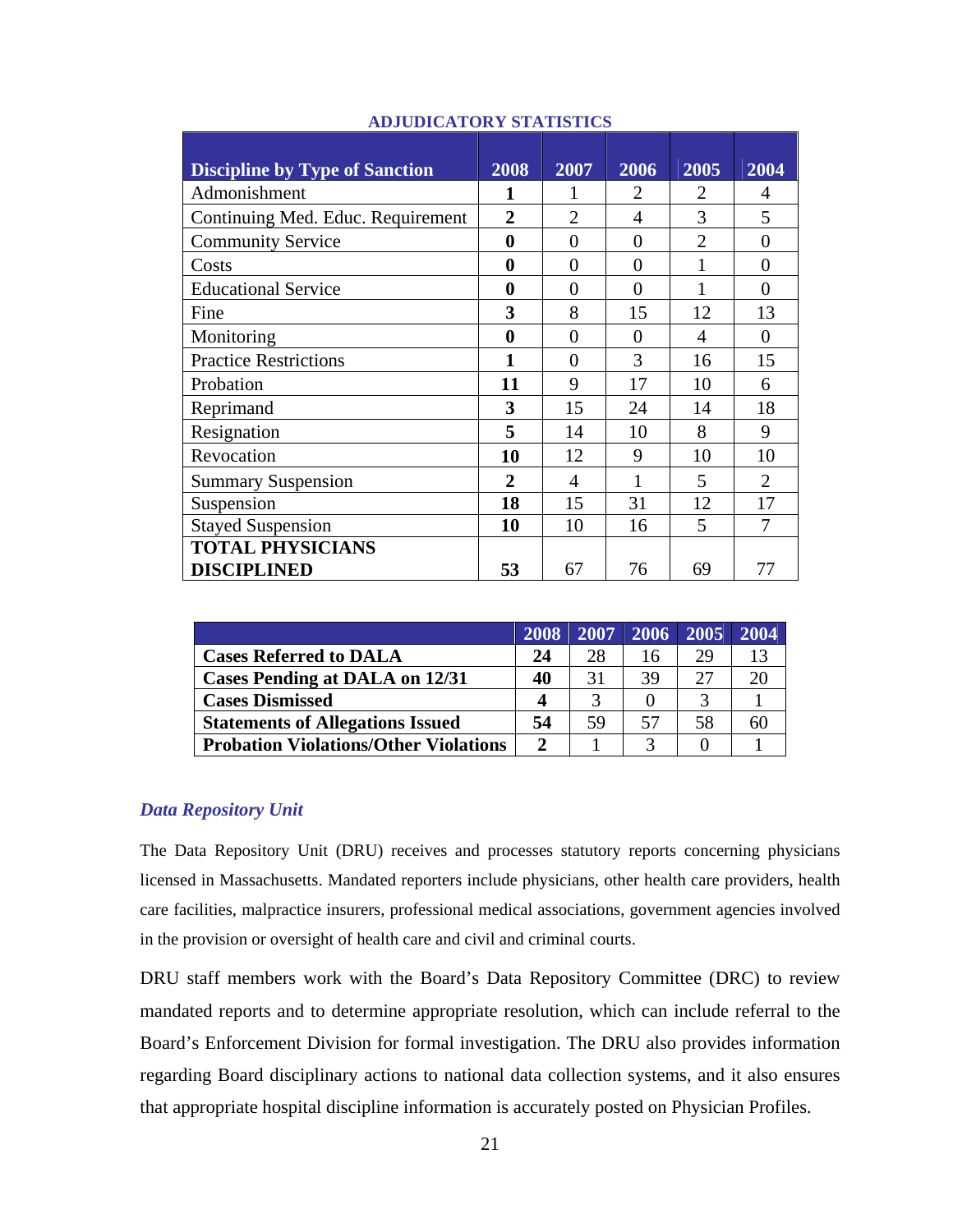In 2008, the DRU received 4,652 statutory reports. 184 of these reports were forwarded to the Enforcement Division for further investigation, and 11 statutory reports relating to potential impairment issues were forwarded to the Physician Health and Compliance Unit.

The number of reports received annually since 2002 has increased substantially in nearly every category of report. The Board attributes this to the various reporting sources taking seriously the responsibility to inform the Board when they take disciplinary actions against physicians. Even though mandated by law, compliance over the years was inconsistent. More recent figures suggest a slower, but steady, increase in statutory reporting. The remarkably improved reporting gives the Board confidence in DRU's continuing aggressive outreach campaign to educate health care facilities about their reporting requirements, and the strong relationships the Board has made with health care facilities and physicians. Such increased compliance can only help to improve the quality of health care delivered in the Commonwealth.

| Statutorily Mandated Reports Received      |       |       |          |          |          |       |  |  |
|--------------------------------------------|-------|-------|----------|----------|----------|-------|--|--|
| <b>TYPE OF REPORT</b>                      | 2008  | 2007  | 2006     | 2005     | 2004     | 2003  |  |  |
| Renewal "yes" answers – malpractice        | 1,499 | 3,143 | 919      | 3,173    | 1,146    | 3,401 |  |  |
| Court Reports – malpractice                | 871   | 818   | 727      | 962      | 995      | 912   |  |  |
| Court Reports – criminal                   | 0     | 4     | $\Omega$ |          | $\Omega$ |       |  |  |
| <b>Closed Claim Reports</b>                | 904   | 867   | 977      | 854      | 981      | 988   |  |  |
| <b>Initial Disciplinary Action Reports</b> | 95    | 137   | 155      | 138      | 170      | 141   |  |  |
| <b>Subsequent Disciplinary Action</b>      |       |       |          |          |          |       |  |  |
| Reports                                    | 75    | 82    | 115      | 172      | 198      | 148   |  |  |
| <b>Annual Disciplinary Action Reports</b>  | 904   | 1,002 | 678      | 602      | 632      | 580   |  |  |
| Professional Society Disciplinary          |       |       |          |          |          |       |  |  |
| Actions                                    | 3     | 3     | 5        | $\theta$ | 3        | 5     |  |  |
| 5d (government agency) Reports             | 238   | 245   | 116      | 139      | 99       | 57    |  |  |
| 5f (peer) Reports                          | 40    | 31    | 57       | 68       | 58       | 32    |  |  |
| <b>ProMutual Remedial Action Reports</b>   | 0     |       | 4        | 3        | 8        | 5     |  |  |
| Self Reports (not renewal)                 | 23    | 5     | 4        | 8        | 12       | 10    |  |  |
|                                            |       |       |          |          |          |       |  |  |
| <b>TOTAL</b>                               | 4,652 | 6,338 | 3,757    | 6,120    | 4,302    | 6,280 |  |  |

**Statutorily Mandated Reports Received** 

*Note: Physicians file renewal applications bi-annually. 2003, 2005 and 2007 were major renewal years.* 

### *Data Repository Unit Highlights*

1,499 Physician License Renewal Applications were reviewed by the DRC pursuant to M.G.L. c. 112 §2.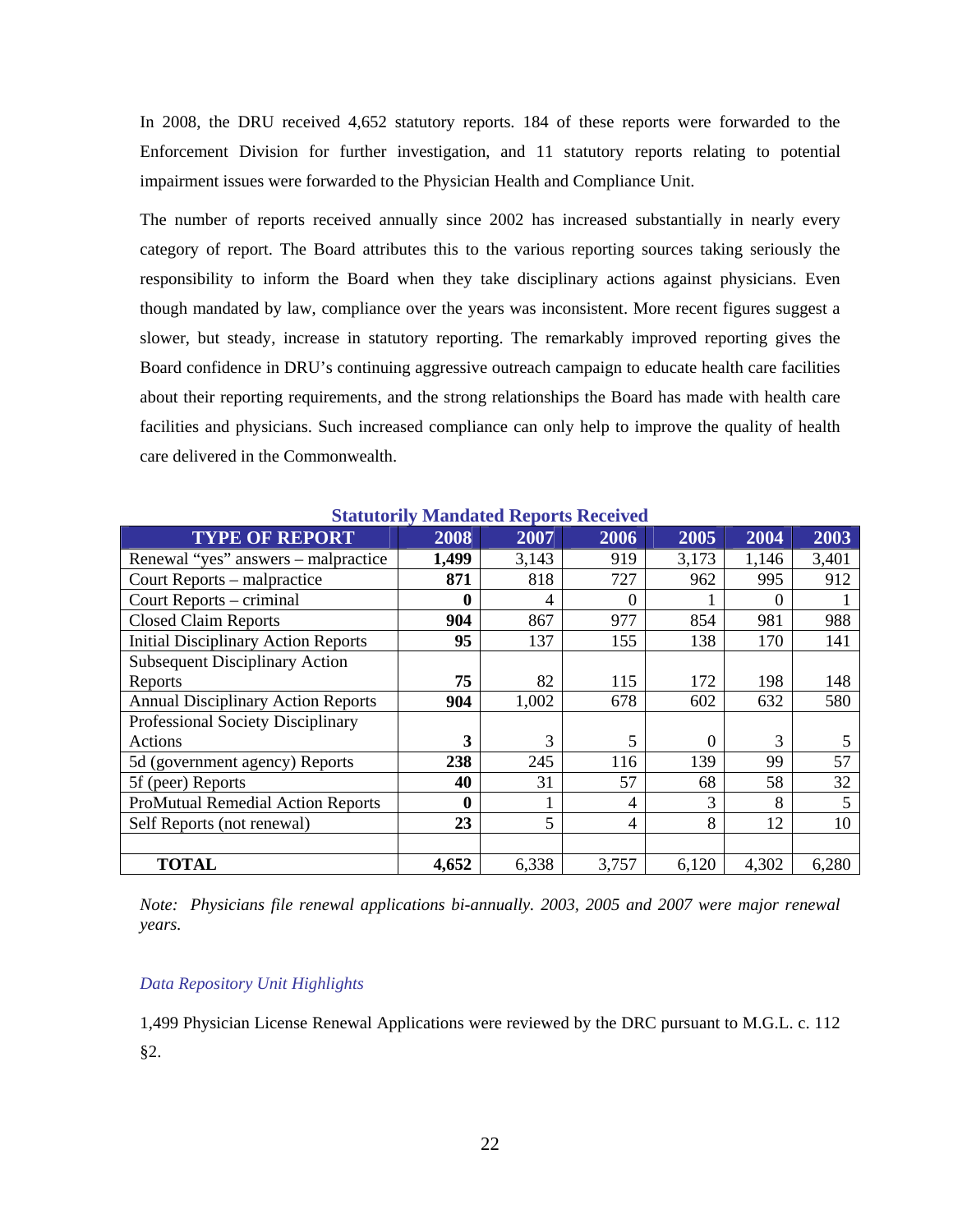95 Health Care Facility Initial Disciplinary Action Initial Reports (HCFD-1) were submitted by health care facilities pursuant to M.G. L. c. 111 §53B. These reports are required by law and are submitted in response to disciplinary actions taken against physicians, as defined by 243 CMR 3.02. Seventyfive Health Care Facility Disciplinary Action Subsequent Reports (HDFD-2) were submitted by health care facilities. These reports follow up on Initial Reports, when the discipline is of an ongoing nature, such as physician practice monitoring.

904 Annual Disciplinary Action Summary Reports (HCFD-3) were received from hospitals, clinics and nursing homes. These reports are collected by the DRU pursuant to M.G.L. c. 111 § 53B and §203, and summarize the disciplinary actions taken by the facility during the past year.

238 reports of alleged physician violations of M.G.L. c. 112 §5 or Board regulations were filed by other government agencies pursuant to M.G.L. c.112 §5D in 2008. The Department of Public Health files the majority of these reports, which involve the investigation of major adverse events that occurred at health care facilities.

40 Peer Reports of physician violations were submitted by mandated health care providers in 2008, pursuant to M.G.L. c. 112 §5F. In 2002, the DRU began focusing on educating health care providers about their "5F'' or peer reporting obligations. As a result, there has been a marked increase in the number of reports filed in subsequent years.

23 physicians filed self-reports in 2008, compared to 2001 when no such reports were filed. These were self-reports that were not made in the context of license renewal. In 2008, 3 reports of disciplinary actions taken by professional medical associations pursuant to M.G.L. c. 112 §5B, were filed.

Medical malpractice insurers submitted 904 Closed Claim Reports in 2008 pursuant to M.G.L. c. 112 §5C.

The courts filed 871 reports. Note that this tends to be a dynamic figure, rising and falling in various years, as the chart on page 22 indicates.

#### *Direct Referrals of Statutory Reports*

The Data Repository counsel, in accordance with the DRC policy, review statutory reports and determine whether certain reports should be referred to other Board units. In 2008, The DRU referred 174 reports directly to the Enforcement Division for investigation, based on DRC procedure. Direct referrals include, but are not limited to, reports of physicians who already have an open complaint pending with the Enforcement Division, reports of physicians who had been disciplined by a licensing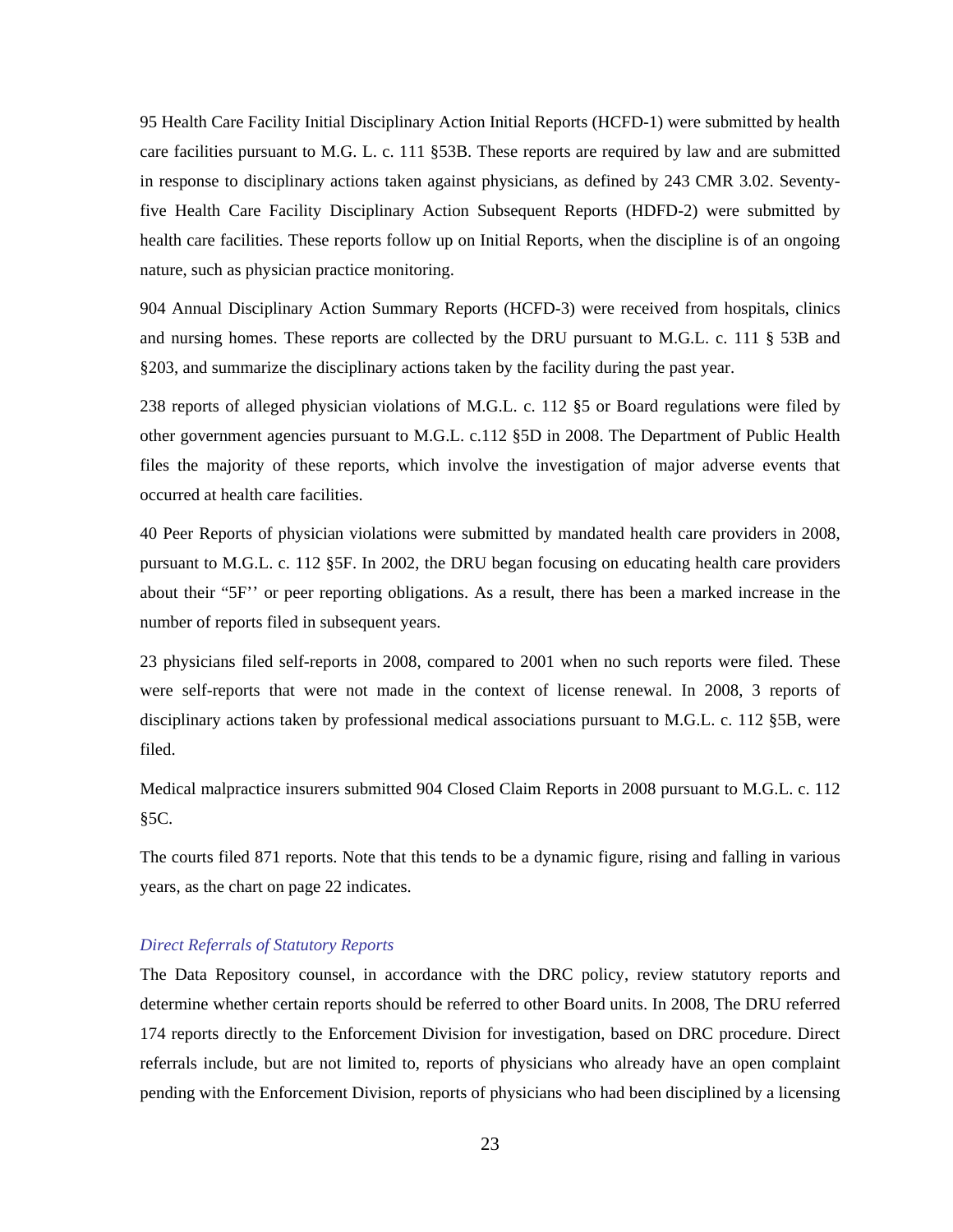Board in another state and reports that contain such serious allegations that a summary suspension may be needed. In addition, the DRU forwarded 3 reports to the Physician Health and Compliance Unit and 238 reports to the Patient Care Assessment Unit.

#### *Reporting Board Actions*

In 2008, the DRU made a total of 278 reports of formal Board actions to the Federation of State Medical Boards (FSMB), the National Practitioners Data Bank (NPDB), and the Healthcare Integrity and Protection Data Bank (HIPDB). All formal Board actions are reported to the FSMB, and all but probation modifications are reported to the other two organizations. The DRU reported 111 actions to the FSMB, 87 actions to the HIPDB and 78 actions to the NPDB. The DRU also resolved 8 physician disputes of the Board's NPDB and HIPDB reports.

#### *Physician Profiles*

During the year, the DRU assures the accuracy of the malpractice payment, hospital discipline, and criminal conviction information published on Physician Profiles. The DRU reviewed and resolved 24 Physician Profiles disputes in 2008. The vast majority of these complaints involve physician misunderstandings of the requirements of the Profiles law. While these inquiries do not result in changes to individual Profiles, they provide an opportunity for agency staff to educate physicians about Profiles.

#### *Education and Outreach*

The DRU interprets and enforces the reporting statutes for Board members, staff members, and mandated reporters, such as physicians and other health care providers, health care facilities, medical malpractice insurers, professional medical associations, government agencies, and civil and criminal courts. The DRU also assists those who report with the technical aspects of filing statutory reports and explains and provides the Board's interpretation of the "Profiles Law" to physicians, health care facilities, and other non-consumer interested parties.

### *Physician Health and Compliance Unit PHC Case Presentations*

The Physician Health & Compliance (PHC) Unit prepares and presents cases to the Board, serving as the agency's primary resource related to physician health. In 2008, the PHC Unit presented 78 matters to the Board.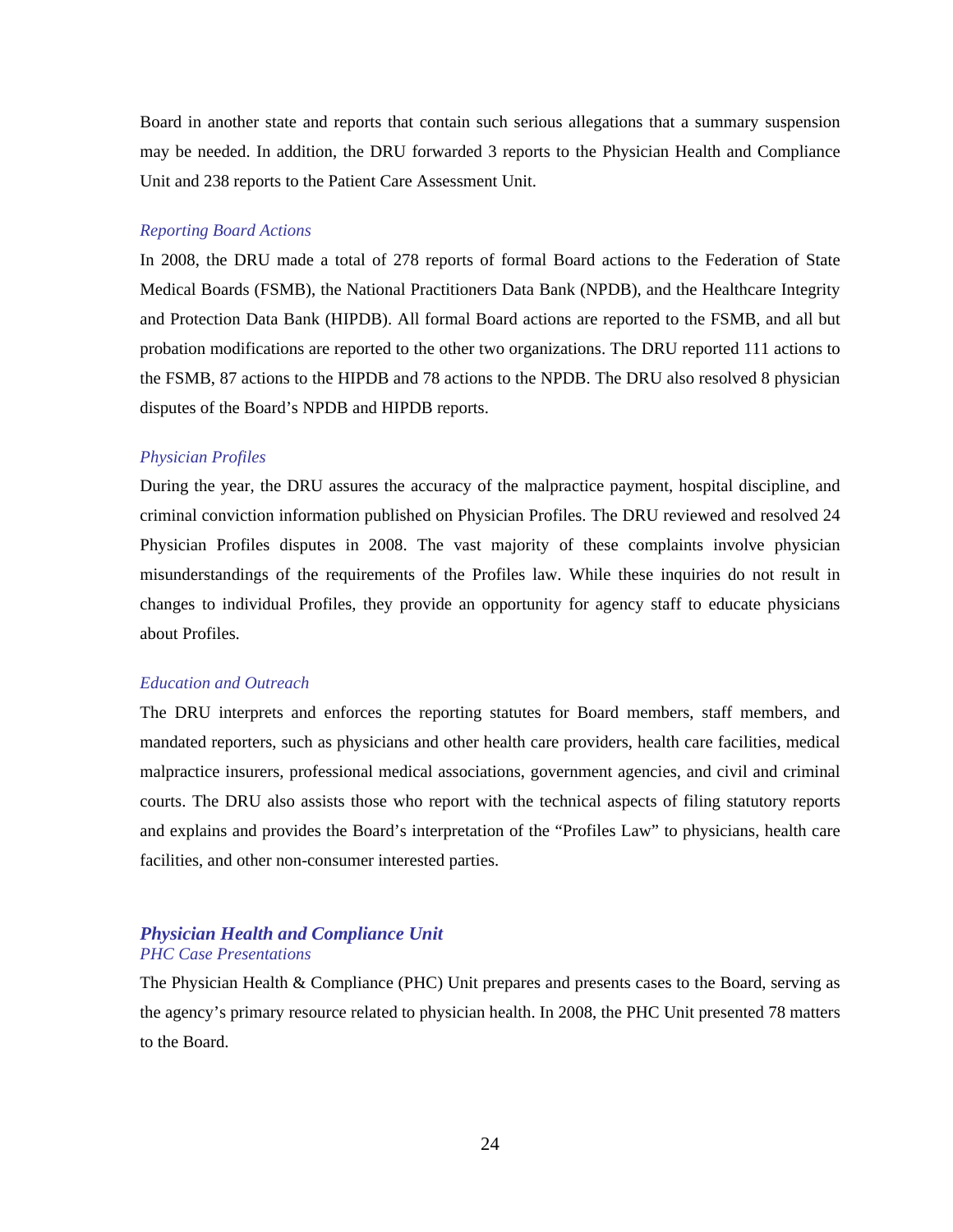PHC staff also works closely with the Licensing Committee and reviews the licensing files of applicants who disclose problems that might affect the ability to practice, including mental health, chemical dependency, physical disability, or behavioral issues. In 2008, the PHC Unit presented 66

matters to the Licensing Committee. In addition, the PHC Unit reviewed 20 renewal applications on behalf of the Licensing Division.

The PHC Unit also presents cases to the Board's Complaint Committee, which must approve all confidential monitoring agreements, as well as any amendment or termination of these agreements. In 2008, the PHC Unit presented 29 cases to the Complaint Committee.

| <b>Physician Health &amp; Compliance Statistics</b><br>2008 |     |  |  |  |  |
|-------------------------------------------------------------|-----|--|--|--|--|
| <b>Total Physicians Monitored</b>                           | 116 |  |  |  |  |
| <b>Behavioral Health</b>                                    | 11  |  |  |  |  |
| <b>Mental Health</b>                                        | 13  |  |  |  |  |
| <b>Chemical Dependency</b>                                  | 29  |  |  |  |  |
| <b>Clinical Competence</b>                                  | 13  |  |  |  |  |
| <b>Boundary Violations</b>                                  | 16  |  |  |  |  |
| <b>Behavioral &amp; Mental Health</b>                       | 6   |  |  |  |  |
| <b>Substance Use/Mental Health</b>                          | 11  |  |  |  |  |
| Other                                                       | 17  |  |  |  |  |
| <b>Cases Presented to the Board</b><br>78                   |     |  |  |  |  |
| <b>Cases Presented to Licensing Committee</b>               | 66  |  |  |  |  |

Physicians who may be experiencing difficulties with these matters are brought to the PHC Unit's attention in a number of ways, from self-reporting to non-compliance reports by the Massachusetts Medical Society's Physician Health Services (PHS), or by disclosures on license applications that result in review of a physician's history. PHC Unit staff will follow up on any report of impairment by requesting additional documentation.

For many years, Board Counsel for the PHC Unit have also worked closely with PHS to provide oversight of physicians in health related monitoring programs, to ensure compliance of physicians in PHS contracts, and to receive and respond to reports of non-compliance with contracts. The PHC Unit received a total of 52 reports in 2008. The PHC Unit meets monthly with staff at PHS to discuss individual cases, and also meets quarterly to discuss policy initiatives. In addition, the PHC Unit engages in educational outreach efforts by having staff speak at hospitals throughout the state.

### *Physician Oversight*

While the PHC Unit came into existence to monitor physicians who were being treated for chemical dependency, the unit now monitors physicians for a variety of health reasons, as well as for clinical competency. PHC Unit staff actively monitors physician compliance with all Board agreements by ensuring that all required reports are filed in a timely fashion. In addition, reports of violations of Board agreements are acted upon immediately. While the Board believes that remediation of any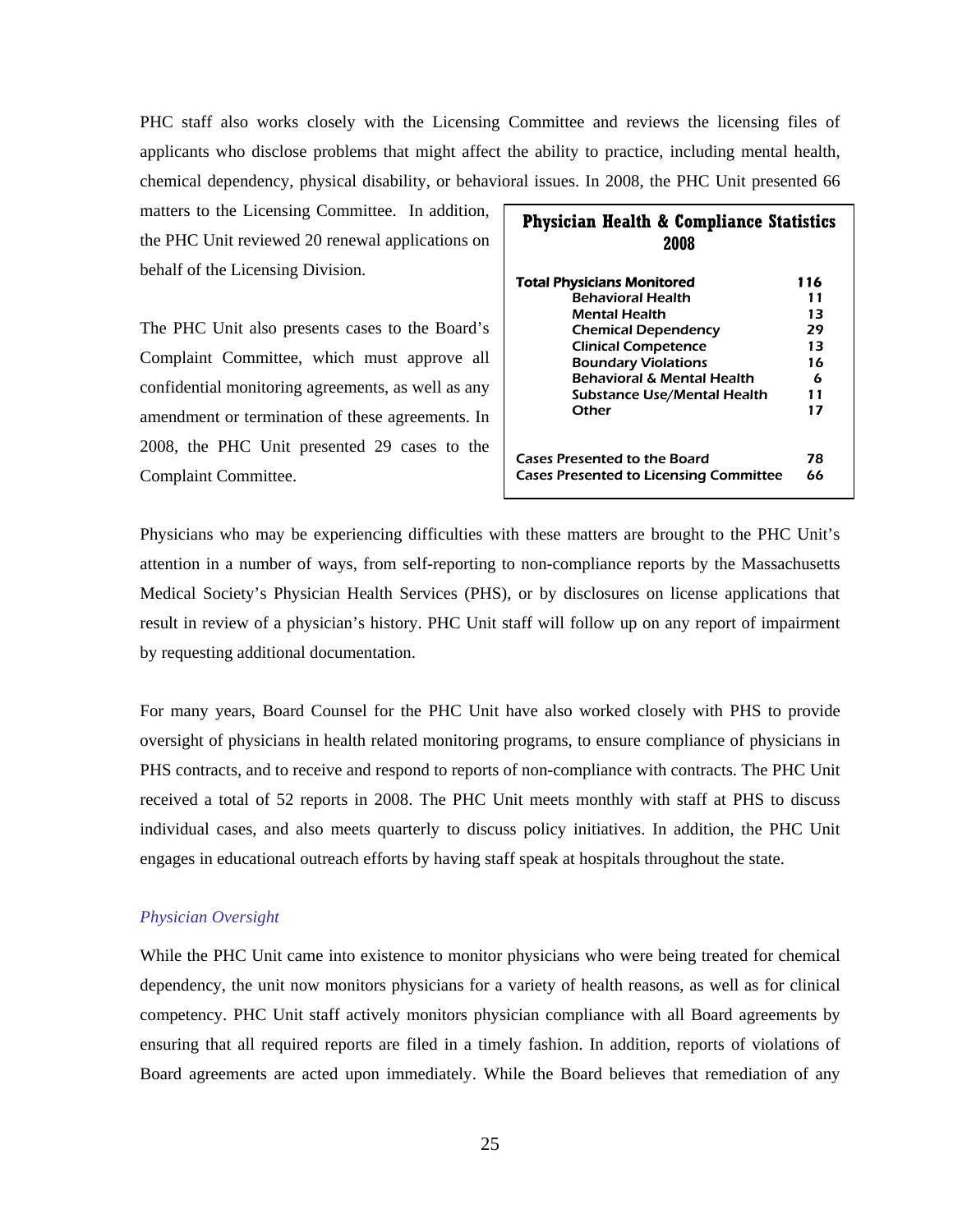medical condition or impairment is possible, patient safety is paramount. If physicians do not abide by their agreements, the Board will act accordingly.

A total of 116 physicians were being monitored by the PHC Unit in 2008, either confidentially or under a public Probation Agreement with the Board. Of the total, 13 were monitored for mental health reasons, 29 for chemical dependency, 11 for behavioral health issues and 16 for boundary violations. Another 13 physicians were monitored for clinical competency. There were 11 physicians monitored for dual diagnoses of mental health and chemical dependency issues, and 6 physicians were monitored for both mental health and behavioral health issues. In addition, another 17 physicians were monitored for issues involving professionalism.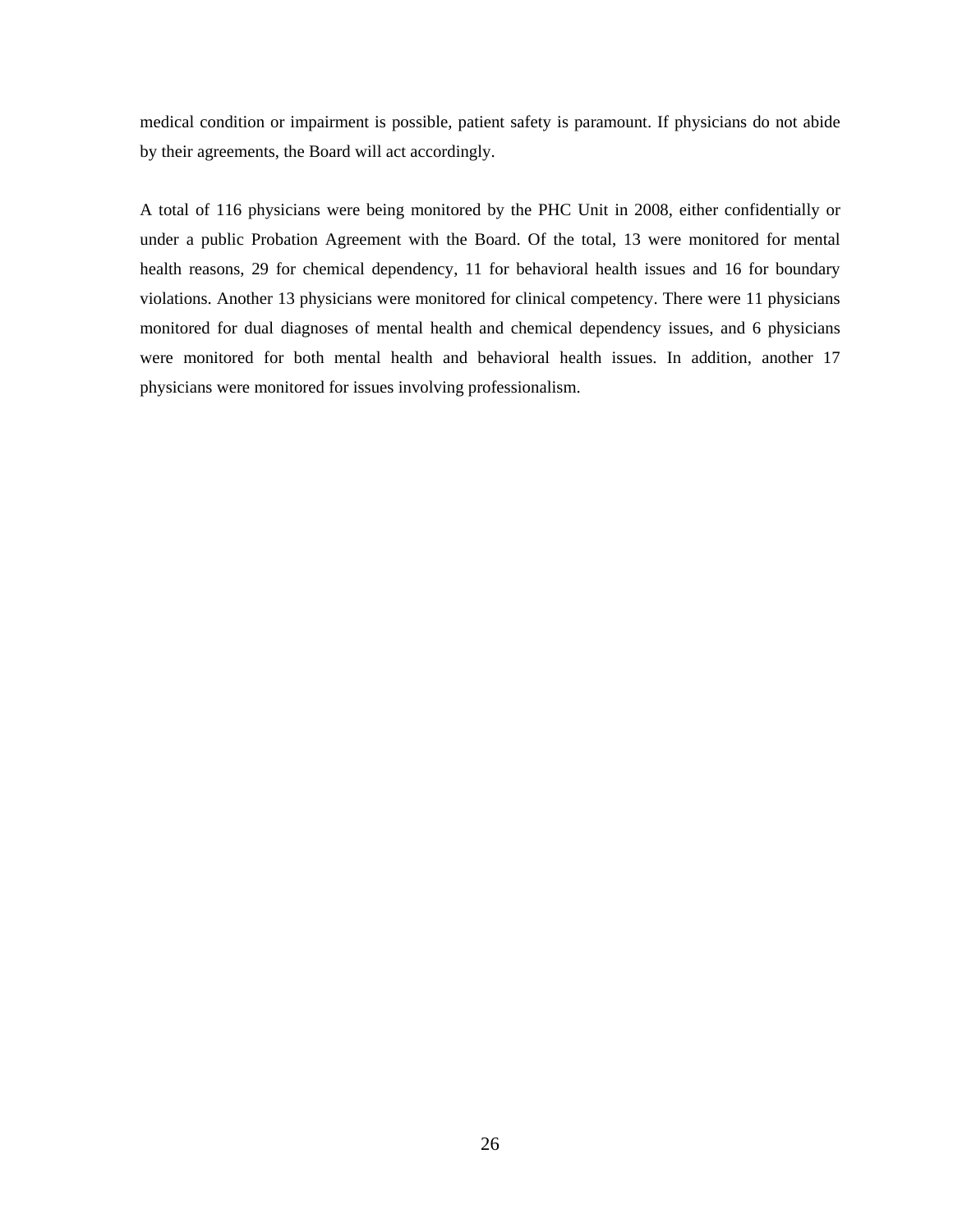### **PATIENT CARE ASSESSMENT DIVISION**  *Stancel M. Riley, M.D., Director*

The Patient Care Assessment (PCA) Division's mission is to help ensure that patients receive safe, effective and efficient care by encouraging physician and health care facility efforts to establish cultures of safety. Understanding the background of PCA is crucial to the entire process it employs. The PCA Division was created in 1986 by the legislature, in an attempt to address rising medical malpractice rates. Since then, the face of patient safety and health care quality has undergone a sea change. With the Institute of Medicine's reports of 1999 and 2001, *To Err is Human* and *Crossing the Quality Chasm,* there has been unprecedented interest in identifying and devising strategies for quality improvement practices. The PCA Division has evolved as well. With increased focus over the last several years, the Division has carefully considered how it can effectively and efficiently serve health care facilities' needs to make a difference in patient care.

#### *Overview*

For over twenty years, the Board has required both physicians and health care facilities to engage in quality improvement and patient safety programs as a condition of licensure. Known as the PCA Program, hospitals are required to have a formal plan for collecting, reviewing and reporting quality measures to the PCA Division. Safety and Quality Review (SQR) reports are submitted quarterly for all unexpected deaths, major disabilities or complications which occur to patients undergoing treatment in the facility. Semi-annual and annual reports from hospitals keep the PCA Division apprised of quality measures. These include trend and pattern recognition of events identified through their collection of incident reports, occurrence screens, focused screens when appropriate and an analysis of these data. The PCA Committee reviews these reports and communicates its findings back to facilities. Confidentiality is the bedrock of reports to PCA; names of physicians, patients and others involved in the event are not included, and the reports are not shared with other Board Divisions. Reports to PCA are confidential and protected by Massachusetts law from public disclosure in the same way records of health care facilities' peer review committees are protected. The rationale for these confidentiality protections is that limitations on public disclosure foster honest and open discussion of cases by those involved at the facility and promote better and more candid reporting to the PCA Division. Regardless of the confidentiality protections applicable to the PCA Program, however, health care providers and facilities are responsible for fully informing patients and their families when a medical error or other unanticipated complication occurs.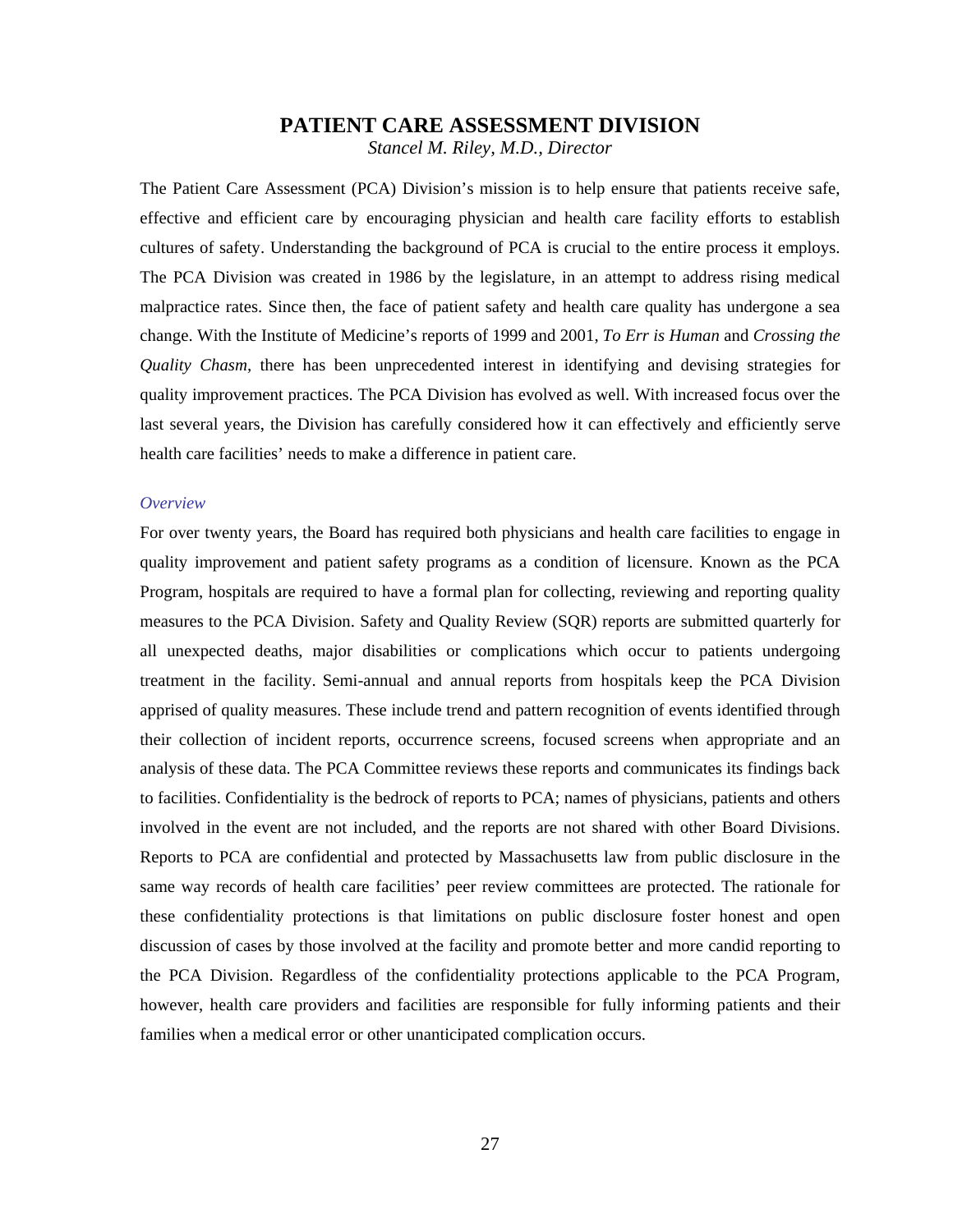The Board's PCA program is intended specifically for health care facilities. There are other reporting systems in the Commonwealth designed for the public. Private citizens can file complaints with the Department of Public Health if they have concerns about the medical care they received at a DPH licensed health care facility and if they have specific concerns about a physician they can file a complaint with the Board's Consumer Protection Unit.

#### *Accomplishments*

The PCA Division has continued to emphasize establishing relationships with health care facilities. During 2008, PCA Division staff and Committee members visited individual hospitals to either present programs, or meet one-on-one with hospital leadership to support and explain reporting activities. The Director of the PCA Division was actively engaged in healthcare quality initiatives that are taking place at the state level. He represents the Board before the Health Care Quality Council, and participates in statewide quality initiatives run by the Massachusetts Coalition for Prevention of Medical Errors, the Massachusetts Medical Society, Health Care for All and other organizations active in the quality and patient safety arena. The PCA Division also revised its facility report forms again, adding race and ethnicity, and clarification about serious reportable event reporting. They are visually easier to review and graphics have been added to facilitate the interpretation of data.

In October, the membership of the PCA Committee was expanded to include experts in hospital quality improvement, physicians in varied medical specialties and a patient representative. The new members bring valued experience in clinical practice, quality and patient safety.

In February and June, the PCA Division reported its progress on collaboration with DPH to the Massachusetts Society for Healthcare Risk Management. PCA is participating with DPH in developing an online reporting system for serious reportable events. In addition, PCA is a member of the Expert Panel on Hospital Standardized Mortality Ratios convened by the Division of Health Care Finance and Policy. The Panel's aim is to validate a single measure of hospital mortality rate, which could be made available to the public. PCA also participated in the Betsy Lehman Center's Obstetrics Expert Panel. This Panel is working to lower the morbidity and mortality to mothers and infants in the period of labor.

PCA continues its work to improve health care facility peer review and credentialing processes to ensure that credentialed health care providers are practicing competently and safely. The Board's Credentialing Expert Panel developed recommendations for a standardized framework for credentialing, using the set of six domains of competency endorsed by ACGME, the Joint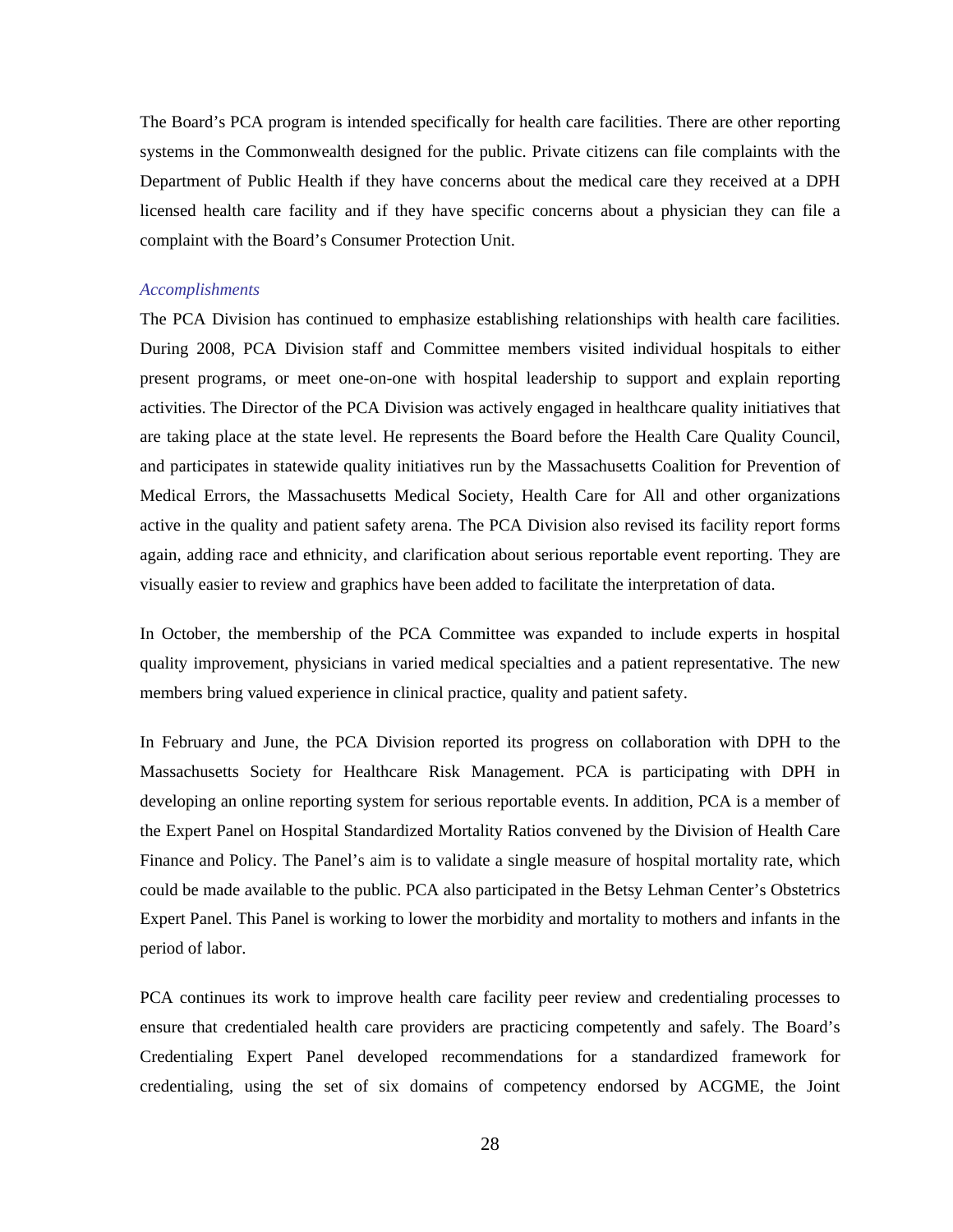Commission and the Federation of State Medical Boards (FSMB). These are Patient Care, Medical Knowledge, Practice-Based Learning and Improvement, Interpersonal and Communication Skills, Professionalism and Systems-Based Practice. The Panel's recommendations were presented at the FSMB Annual Meeting in May of 2008 and are available online at the Board's website. A distribution of hospitals, large and small, academic and community, are in the process of using the criteria and will report back to the Panel about the effectiveness of the criteria and any barriers they encountered.

The results of research conducted on PCA reports appeared in a peer-reviewed scientific paper entitled "Holding Hospitals Accountable for Improved Patient Safety: Confidential Reporting of Major Incidents." The paper was published in the *Journal of Medical Licensure and Discipline in the May, 2008* issue. In 2008, PCA published three newsletters. PCA also issued an alert on safety concerns associated with the use of glacial acidic acid in gynecologic operations. These are available on the Board's website, [www.massmedboard.org](http://www.massmedboard.org/).

#### *Trends*

 $\overline{a}$ 

In 2008, the PCA Division received 828 new Safety and Quality Review (SQR) reports from hospitals, showing consistency with the numbers reported for 2007.

| Year | <b>Maternal Death</b><br>(Type I) | <b>Ambulatory</b><br><b>Procedure Death</b><br>(Type 2) | <b>Wrong-site</b><br><b>Procedure</b><br>(Type 3) | <b>Unexpected</b><br><b>Death/Disability</b><br>(Type 4) | <b>Total</b> |
|------|-----------------------------------|---------------------------------------------------------|---------------------------------------------------|----------------------------------------------------------|--------------|
| 2003 |                                   |                                                         | 22                                                | 443                                                      |              |
| 2004 |                                   | 14                                                      | 24                                                | 590                                                      | 634          |
| 2005 | I ()                              |                                                         |                                                   | 744                                                      | 806          |
| 2006 |                                   |                                                         |                                                   | 733                                                      | 782          |
| 2007 |                                   | 14                                                      | 40                                                | 764                                                      | 826          |
| 2008 |                                   |                                                         |                                                   | 771                                                      | 828          |

### *Table 1*

Since the initial publication in 2002 of the National Quality Forum (NQF) endorsed list of *Serious Reportable Events in Healthcare* a number of states and government entities have been using this list to shape their incident reporting systems.<sup>[1](#page-33-0)</sup> Cognizant of this national movement toward

<span id="page-33-0"></span> $1$  The NOF is a not-for-profit public-private partnership organization created to develop and implement a national strategy for health care quality measurement and reporting. www.qualityforum.org. The list, initially published in 2002, was updated in 2006. See *Serious Reportable Events in Healthcare 2006 Update: A Consensus Report*. Washington, DC. 2007.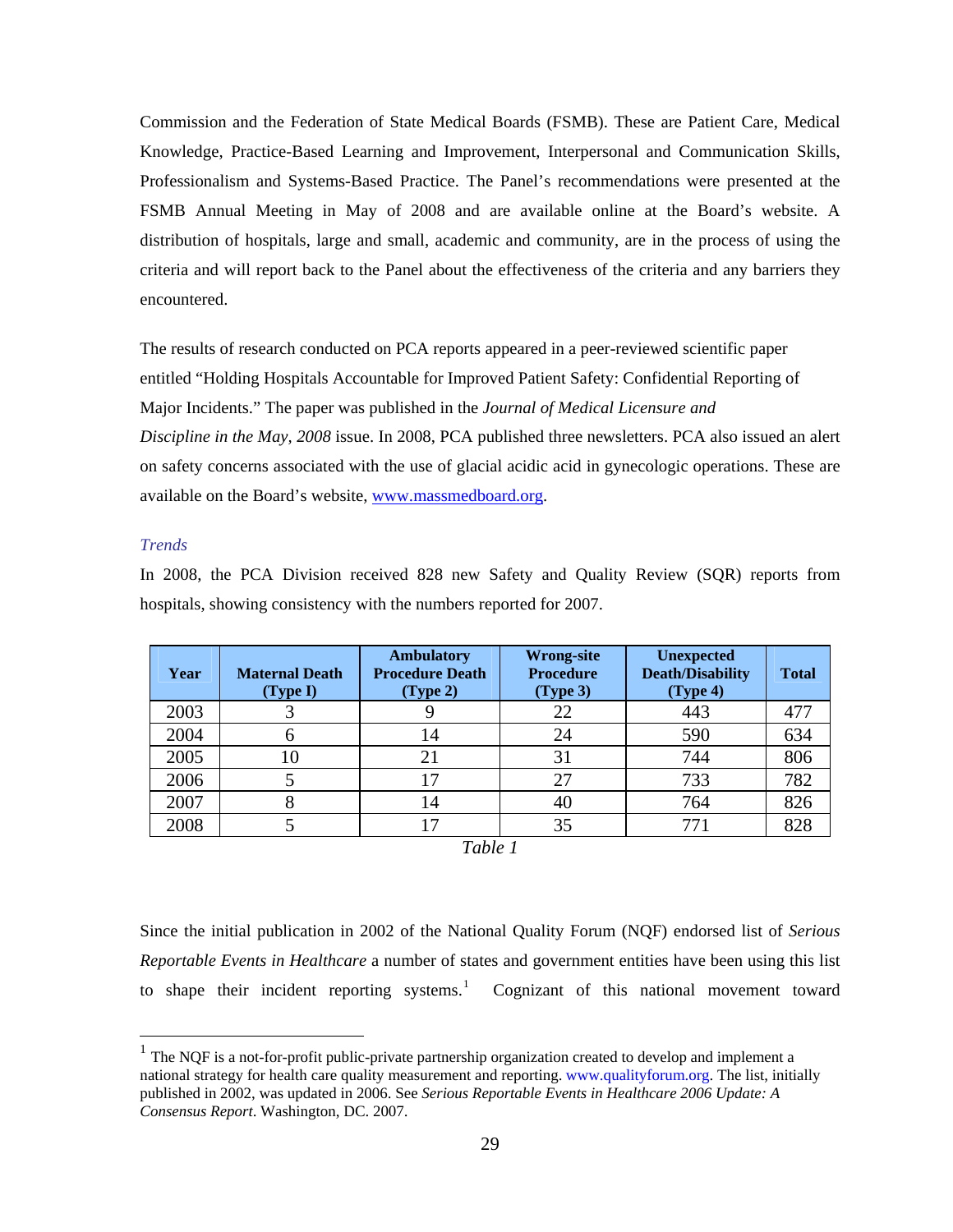standardization of incident reporting systems, and appreciating that Massachusetts health care facilities need unambiguous reporting requirements, the PCA Division has been carefully comparing its SQR reports to the NQF reporting criteria. The Division has determined that 220 (27 %) of the 828 SQR reports submitted by hospitals to PCA in 2008 describe events that are on the NQF endorsed list. This is consistent with the 2007 numbers which showed that 26% of the SQRs received were categorized as NQF *Serious Reportable Events in Healthcare* (*"SREs"*).



*Figure 3* 

Through better collection of data from SQRs, the PCA Division is now able to analyze and compare its reports to other sources and use its data to identify trends and share lessons learned. Reports are now being evaluated in different ways. For example, PCA staff recently identified 215 reports since 2003 which described the patient as being found "unresponsive" at the time of the reported event. These reports are being analyzed for trends. During 2008 PCA staff reviewed over 800 SQRs and categorized them based on the description of the event and the health care facility's review findings. While these cases could be categorized in a number of different ways, this general breakdown gives the health care facilities a general understanding of the types of cases that are reported as SQRs. It also allows PCA analysts to identify possible trends in the reports received. *(Table 2)* These findings are published in the PCA newsletters.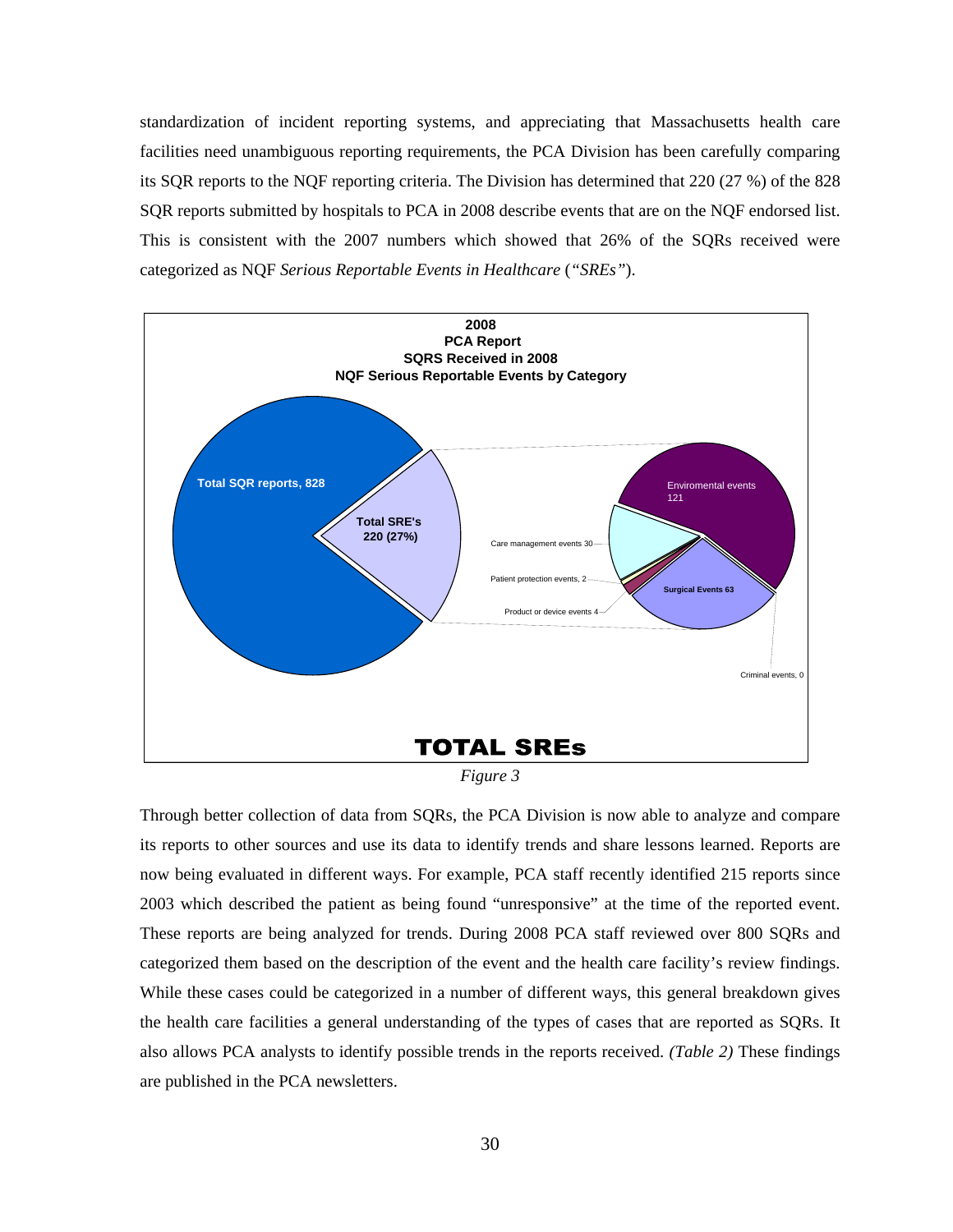| SQRs Reviewed by PCA January 1- December 31, 2008                                    | $\mathbf{0}_{\mathbf{0}}^{\prime}$ |
|--------------------------------------------------------------------------------------|------------------------------------|
| Perioperative or Post-procedure MI or Stroke                                         | 5                                  |
| Wrong site or procedure                                                              | 6                                  |
| Retained foreign body                                                                | 3                                  |
| Surgical laceration or perforation                                                   | 10                                 |
| Wound dehiscence/anastomotic leak or disruption                                      | 2                                  |
| Post surgical medical management                                                     | 3                                  |
| Post-surgical Infection                                                              | 3                                  |
| Surgical complications (other)                                                       | 3                                  |
| Embolism (pulmonary or air)                                                          | 3                                  |
| Anticoagulation management                                                           | 3                                  |
| Sepsis management                                                                    | 1                                  |
| Anesthesia complications (other)                                                     | 1                                  |
| Endoscopy complications                                                              | 5                                  |
| Catheter placement issues (IJ, Epidural, NJ, IV)                                     | 3                                  |
| Radiological procedure related complications (including Interventional<br>Radiology) | 3                                  |
| <b>Medical Management</b>                                                            | 5                                  |
| Obstetrical management                                                               | 4                                  |
| Medication error                                                                     | 5                                  |
| Equipment failures/problems                                                          | 1                                  |
| Chemotherapy related                                                                 | 1                                  |
| Missed or delayed diagnosis                                                          | 6                                  |
| Falls with serious injuries or death                                                 | 15                                 |
| Psych Related (suicide /suicide attempt/psych elopement)                             | 1                                  |
| Rehab/LTAC (transfer related or falls)                                               | 3                                  |
| Found Unresponsive                                                                   | 1                                  |
| Other                                                                                | 1                                  |
| Total                                                                                | 828<br>reports                     |

\*this category was for 4<sup>th</sup> quarter only

*Table 2*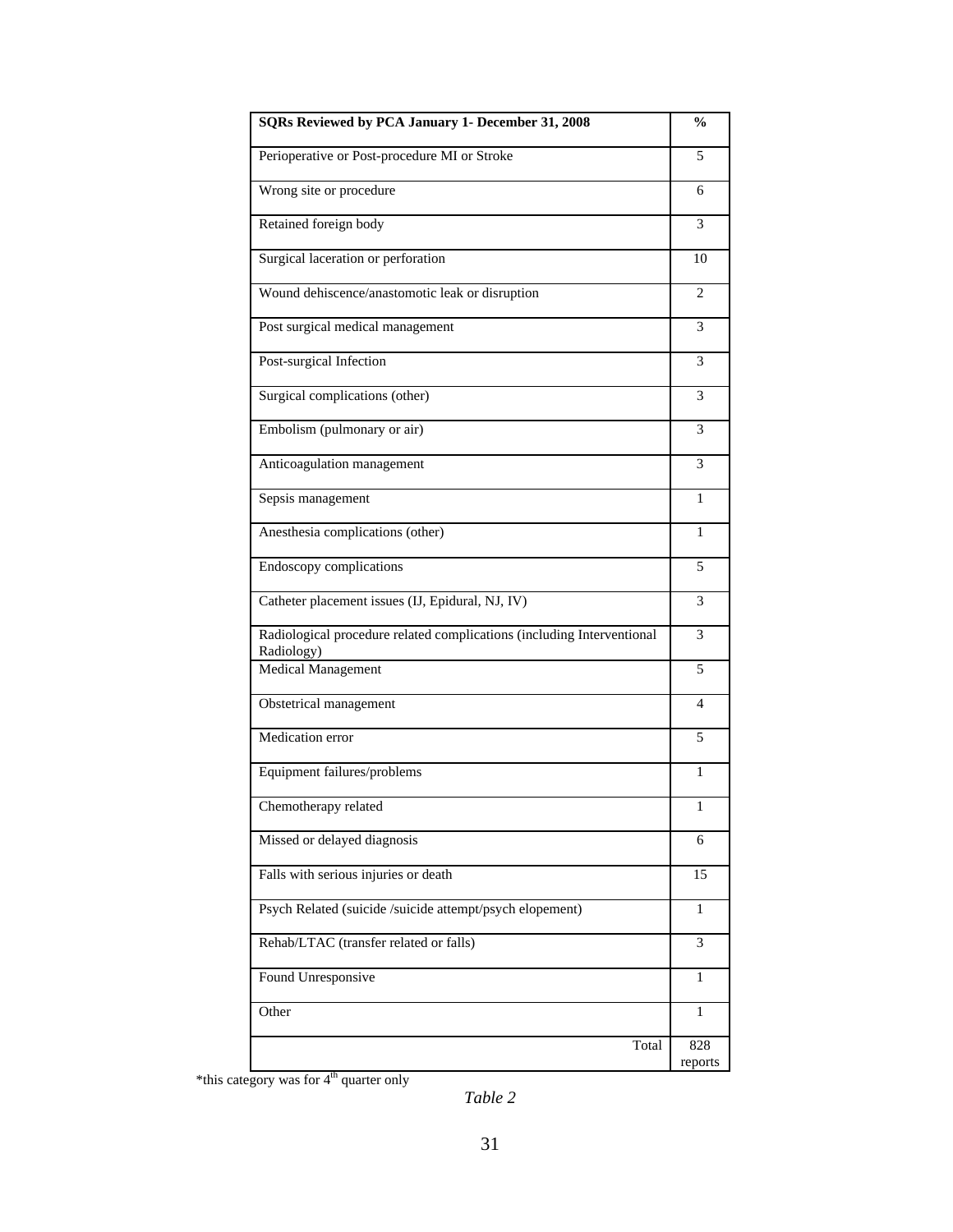#### *Goals for 2009*

The PCA Division plans to publish more Alerts and Advisories. It will continue the quarterly newsletter *First* and showcase best practices which health care facilities have found to be effective. The newsletter will continue to highlight the types of events reported in the previous quarter.

The PCA Division will work with the newly expanded and enriched PCA Committee to better define its mission. As part of this process, PCA Division staff and Committee members will look closely at the regulatory reporting requirements for health care facilities and PCA processes for review of those reports.

The Credentialing Expert Panel will focus on collecting data from the testing sites and reviewing the guidelines to ensure that they can be effectively integrated into hospital credentialing practices. The Subcommittee of the Credentialing Panel will continue to meet to address the issue of how best to ensure the competence of physicians in office based practice.

The Medical Training and Education Task Force will reconvene in 2009 under the leadership of the Chair of the Board and PCA Committee, Dr. John Herman.

During 2009 the PCA Division will work to consolidate its database of events so it is easily searchable to allow for better identification of lessons learned from aggregate facilities' experiences.

Finally, the PCA Division, on behalf of the Board, will continue to collaborate with the Massachusetts Health Care Cost and Quality Council, the DPH and other government agencies to establish goals for improving the quality of medical care provided to the citizens of the Commonwealth.